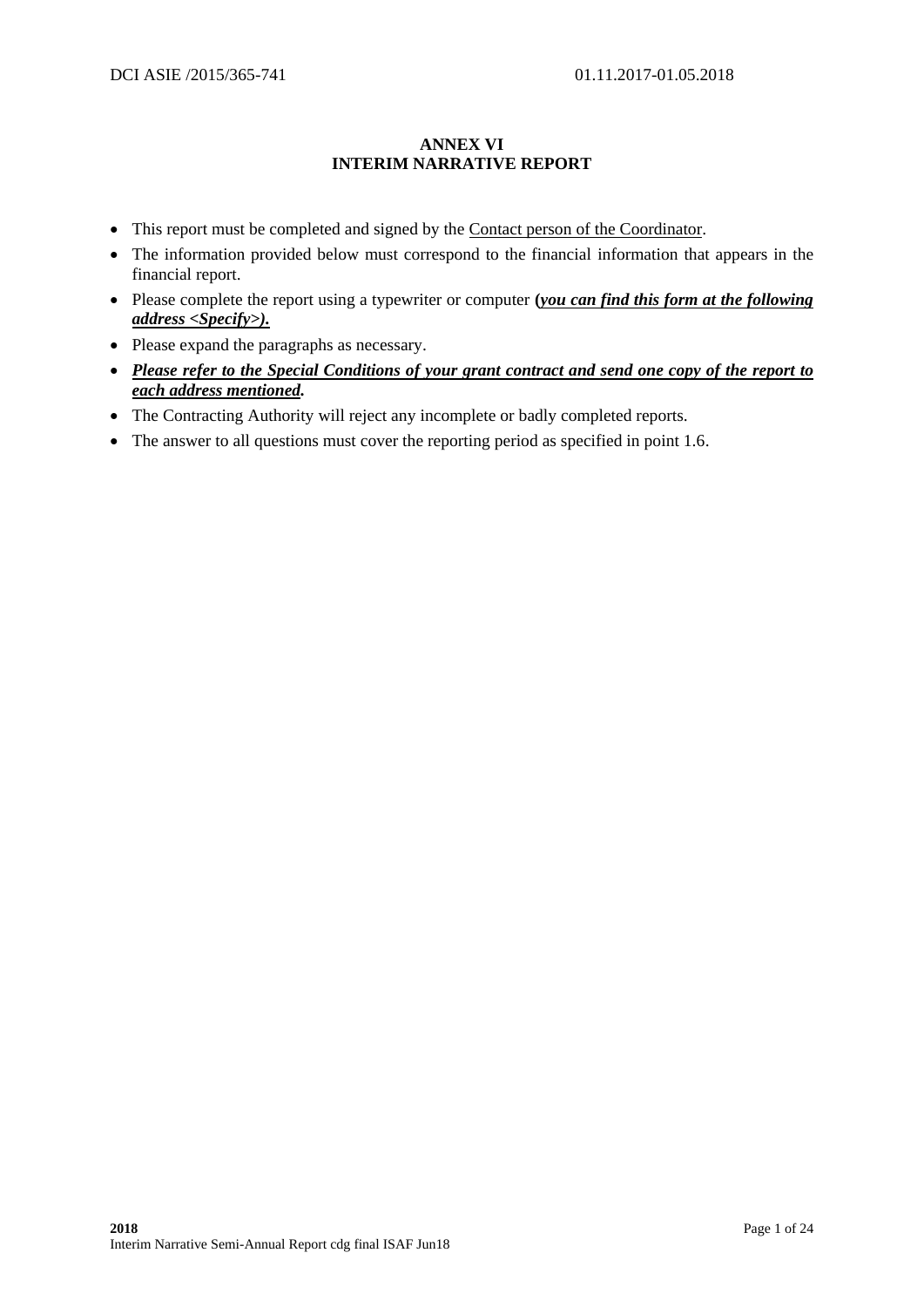# *List of acronyms used in the report*

| <b>ACT</b>    | The Alliance for Conflict Transformation                                             |  |  |  |
|---------------|--------------------------------------------------------------------------------------|--|--|--|
| <b>AHEAD</b>  | <b>Action for Health Development</b>                                                 |  |  |  |
| API           | The Advocacy and Policy Institute                                                    |  |  |  |
| <b>CAF</b>    | <b>Community Accountability Facilitator</b>                                          |  |  |  |
| <b>CBO</b>    | <b>Community Based Organisation</b>                                                  |  |  |  |
| <b>CCSP</b>   | Cambodian Civil Society Partnership                                                  |  |  |  |
| <b>CISA</b>   | Coalition for Integrity and Social                                                   |  |  |  |
|               | Accountability                                                                       |  |  |  |
| <b>CSC</b>    | <b>Community Score Card</b>                                                          |  |  |  |
| <b>FHD</b>    | Family Health Development                                                            |  |  |  |
| <b>GCT</b>    | Genesis Community of Transformation                                                  |  |  |  |
| <b>HEAD</b>   | Health and Development Alliance                                                      |  |  |  |
| <b>KAFDOC</b> | Khmer Association For Development of                                                 |  |  |  |
|               | Country-Side Cambodia                                                                |  |  |  |
| I-SAF         | Implementation of the Social Accountability                                          |  |  |  |
|               | Framework                                                                            |  |  |  |
| <b>IPHIA</b>  | Indigenous People Health Improvement                                                 |  |  |  |
|               | Association (IPHIA)                                                                  |  |  |  |
| JAAP          | Joint Accountability Action Plan                                                     |  |  |  |
| <b>LNGO</b>   | Local Non-Governmental Organisation                                                  |  |  |  |
| <b>MIPAD</b>  | Mondulkiri Indigenous People's Association                                           |  |  |  |
|               | for Development (MIPAD)                                                              |  |  |  |
| <b>MIRO</b>   | Minority Rights Organization                                                         |  |  |  |
| <b>MPC</b>    | Mlup Promviheathor Center                                                            |  |  |  |
| <b>MVi</b>    | My Villages                                                                          |  |  |  |
| <b>NCDD</b>   | Committee<br>National<br>for<br>Sub-National                                         |  |  |  |
|               | <b>Democratic Development</b>                                                        |  |  |  |
| <b>NGO</b>    | Non-Governmental Organisation                                                        |  |  |  |
| <b>OD</b>     | <b>Operational District</b>                                                          |  |  |  |
| PHD           | Provincial Departremtn of Health                                                     |  |  |  |
| <b>PoEYS</b>  | Provincial Office of Education Youth and                                             |  |  |  |
|               | Sport                                                                                |  |  |  |
| <b>PPA</b>    | Provincial Program Manager Advisor                                                   |  |  |  |
| <b>PSC</b>    | <b>Project Steering Committee</b>                                                    |  |  |  |
| <b>PVT</b>    | Prom Vihear Thor                                                                     |  |  |  |
| PwD           | People with Disability                                                               |  |  |  |
| <b>SILAKA</b> | A Cambodian NGO works toward sustained                                               |  |  |  |
|               | development, with women and men actively                                             |  |  |  |
|               |                                                                                      |  |  |  |
| <b>SNDD</b>   | participate equally for good governance.<br>Sub-National Democratic Development Body |  |  |  |
| <b>SVC</b>    | Save Vulnerable Cambodians                                                           |  |  |  |
| <b>VBNK</b>   | VBNK is a dynamic Cambodian learning                                                 |  |  |  |
|               | organisation at the forefront of capacity                                            |  |  |  |
|               |                                                                                      |  |  |  |
|               | development                                                                          |  |  |  |
| YCC           | Youth Council of Cambodia                                                            |  |  |  |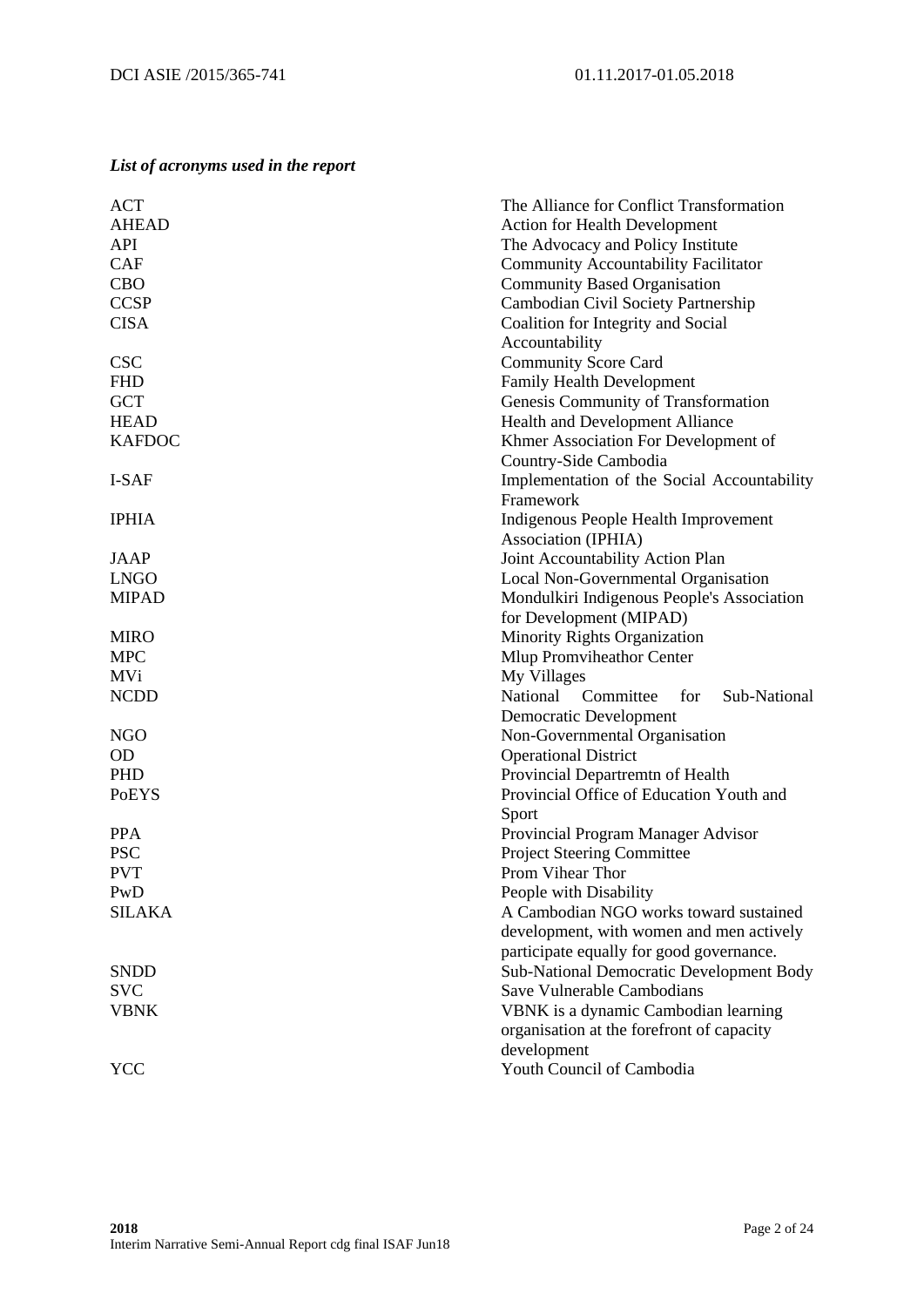## **1. Description**

- 1.1. Name of Coordinator of the grant contract: CARE Deutschland-Luxemburg e.V.
- 1.2. Name and title of the Contact person: Katrin Von Der Dellen
- 1.3. Name of Beneficiary(ies) and affiliated entity(ies)in the Action: Local CSO partners
- 1.4. Title of the Action: Implementation of Social Accountability Framework; strengthening social accountability capacities for civil society, citizens including women, youth and ethnic minorities
- 1.5. Contract number: DCI ASIE /2015/365-741
- 1.6. Start date and end date of the reporting period: 01.11.2017-01.05.2018
- 1.7. Target country(ies) or region(s): Cambodia Ratanak Kiri, Mondul Kiri, Koh Kong, and Kampot provinces.
- 1.8. Final beneficiaries  $\&$ /or target groups<sup>1</sup> (if different) (including numbers of women and men): Citizens in 4 provinces, particularly women, youth and ethnic minorities and 27 local NGO partners and CBOs receiving financial support, selected participating citizens especially women, youth and ethnic minorities.
- 1.9. Country(ies) in which the activities take place (if different from 1.7): NA

## **2. Assessment of Implementation of Action Activities**

## 2.1. **Executive Summary of the Action**

The Implementation of Social Accountability Framework (ISAF) project is managed by CARE and its local NGO partners and involves priority actions including Information for Citizen (I4C) activities, budget awareness raising, and facilitation of the community scorecard approach and self-assessments. Significant progress was made towards achieving the I-SAF project goal during this reporting period from 01 November 2017 to 30 April 2018. The Implementation Plan of the Social Accountability Framework specifies the following implementation arrangements, which determines the roles and participation of the various actors and stakeholders.  $27<sup>2</sup>$  Local None Governmental Organization (LNGO) partners were successfully recruited which 20 NGOs are implementing partners, four horizontal partners and three specialized training partners.

On all levels of government, national and sub-national levels, most authorities have shown an enthusiasm for the I-SAF project, particularly services providers at the district level. During the reporting period, Community Accountability Facilitators (CAFs) were completed refresher training in Module1-3 and ISAF cycle was readjusted to fit with CARE's financial year. The inception meetings and I4C awareness meetings were conducted in all of CARE's allocated districts, which were attended by government officials from the commune council, primary school, and health centre. Whereas, community scorecard and service provider self-assessment meetings are on-going.

<u>.</u>

<sup>&</sup>lt;sup>1</sup> "Target groups" are the groups/entities who will be directly positively affected by the project at the Project Purpose level, and "final beneficiaries" are those who will benefit from the project in the long term at the level of the society or sector at large.

<sup>&</sup>lt;sup>2</sup> Horizontal Partner LNGO (HP), there are 4 HPs in each province. HPs are responsible to build capacity to implementing NGO partners (IP) on I-SAF Technical and provide constantly coaching and backstopping support after properly trained by CARE. The IP, there are 20 IPs in all 20 districts within 4 provinces of CARE I-SAF target. IPs are responsible to do ground work and a direct implementer with villagers and local authority as per I-SAF activity cycle. The Specialised Training Partners: there are three specialized training partners which provides capacity building to the 24 HPs and IPs on Gender Empowerment, Financial Management, and M&E.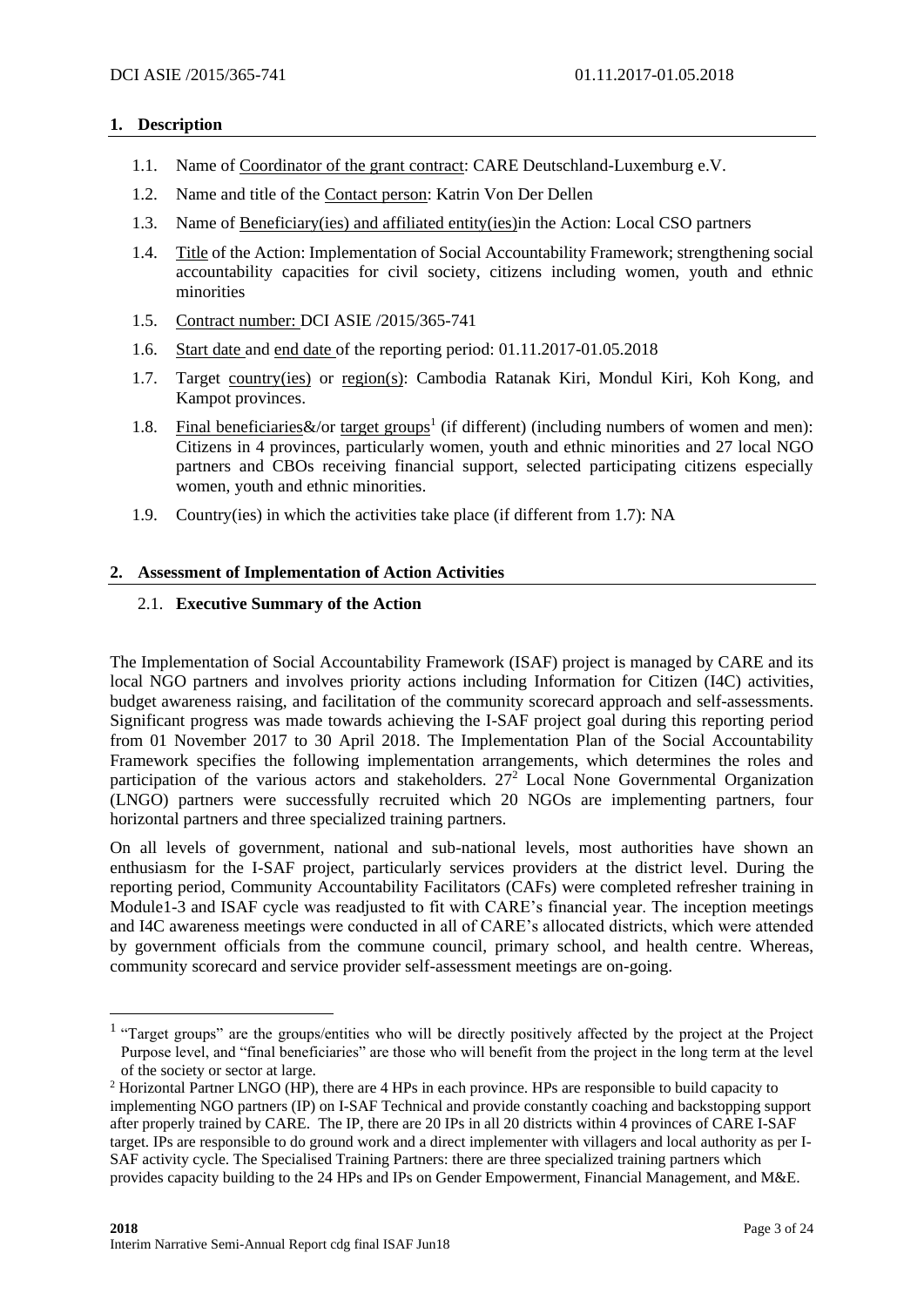CARE engaged in policy level learning and review activities and provided input to Partnership Steering Committee Study visit to review progress and policy barriers in education, health and local administration. CARE also contributed to a review of the implementation plan and strategy for the ISAF phase II, and the final draft is expected to be finalized by end of this year 2018.

The following section outlines progress made towards the specific objectives and indicators of the I-SAF project:

*Overall objective: To reduce poverty through democratic, inclusive and equitable local governance and more accessible and equitable public service delivery.*

*Indicator Covered: 60% of target districts, there is an increase in the percentage of students reaching Grade 6 after 3 years.*

Result: The average completion rate of four target province is 70.15% in academic year 2015-2016 and the figure increase to 70.45% in academic year 2016-2017.

*Indicator Covered: 60% of citizens in target districts report enhanced overall satisfaction with local service delivery (in schools, health centres and commune administrations)* Result: 56.80% of citizens in target districts participated in the mid-term review reported enhanced overall satisfaction with local service delivery.

*Indicator Covered: 60% of women, youth and ethnic minorities in target districts report enhanced overall satisfaction with local service delivery (in schools, health centres and commune administrations)* Result: 53.55% of women, 60% of youth and 50.29% of ethnic minorities in target districts participated in the mid-term review reported enhanced overall satisfaction with local service delivery.

*Specific Objective: To enhance the performance, responsiveness and accountability of local government and service providers (specifically communes, health centres and primary schools) in selected districts through improved access to local information, open budgets and citizen-led monitoring, with a specific focus on the engagement and impacts for women, youth and ethnic minorities.*

*Indicator 1: 60% of citizens in target districts report that local service providers are more responsiveness to their needs*

Result: 59.79% of citizen participated in the mid-term review survey responded that service providers are responsive to their need after and during social accountability implementation.

*Indicator 2: 60% of women, youth and ethnic minorities report that local service providers are more responsiveness to their needs*

Result: 58.78% women, youth and ethnic minorities participated in the mid-term review survey responded that service providers are responsive to their need after and during social accountability implementation.

*Indicator 3: 80% of target districts complete the full annual I-SAF process (including proactive dissemination of information for citizens, citizen monitoring and the preparation of a Joint Accountability Action Plan)*

Result: By the end of this reporting period, all target districts had completed 60% of the full annual I-SAF process, including proactive dissemination of information for citizens, citizen monitoring, whereas the preparation of a Joint Accountability Action Plan (JAAP) are expected to be completed by end of July 2018.

*Indicator 4: In 60% of target districts, at least 50% of community participants are women* Result: 58% of participants were women. This result was fully met the output target which aimed to reach 50% women in social accountability process.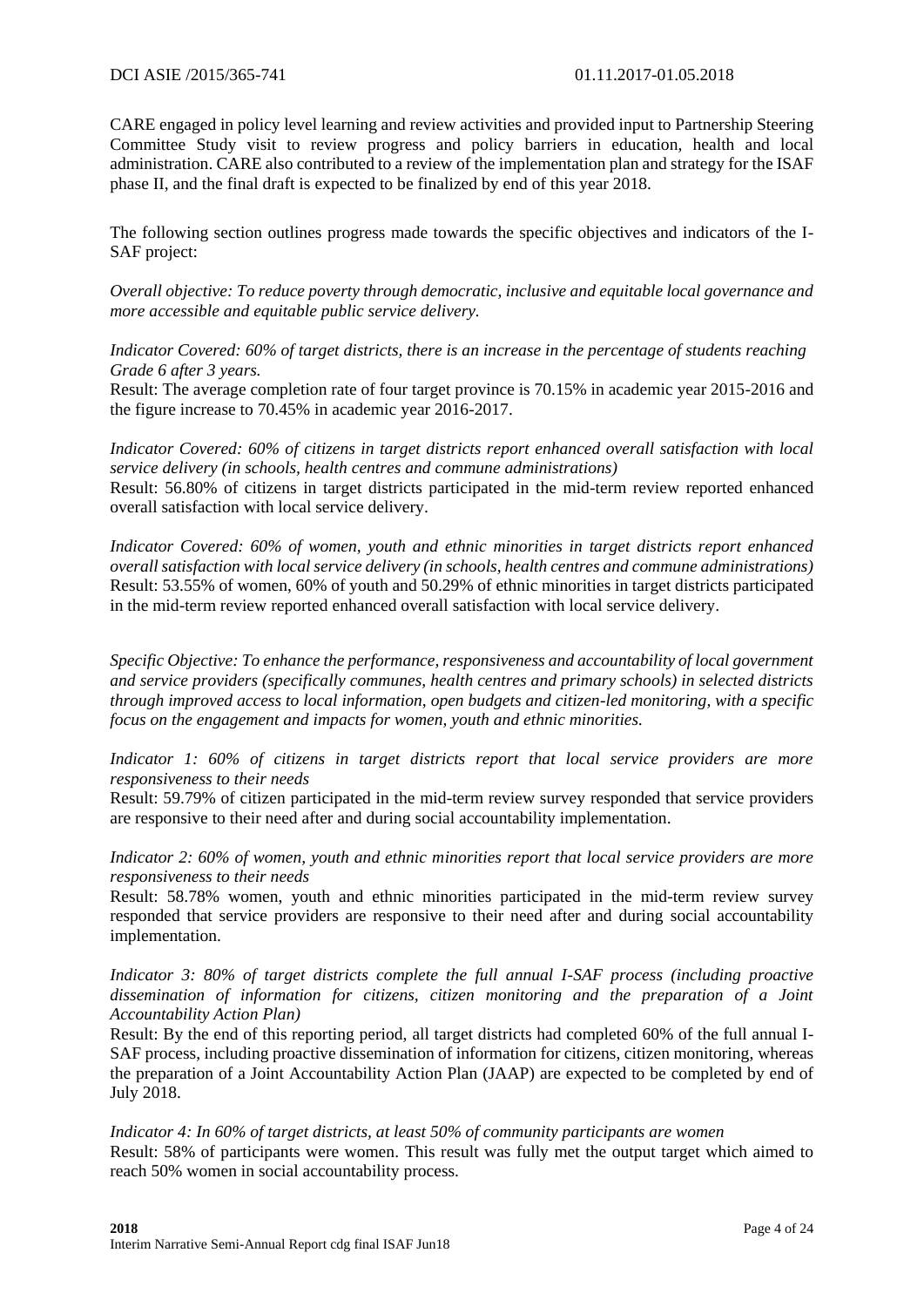*Indicator 5: In 60% of target districts, at least 25% of community participants are youth or from ethnic minorities*

Result: 28% of community participants were youth and 35% of community participants were ethnic minority people. The number is met target 25% youth and 25% ethnic minority. This figure higher than last year's result 21% were youth and 20% were ethnic minority people.

*Indicator 6: 60% of citizens in target districts report discernable improvements in local service delivery (in schools, health centres and commune administrations) as a result of the implementation of the Joint Accountability Action Plan (JAAP)*

Result: 72.37% of citizen participated in the evaluation survey reported discernible improvements in local services. 69.93% discernible improvement in commune services, 66.75% discernible improvement in health services, and 70.17% discernible improvement in primary school services. Respondents reported visible improvements in local service delivery across six criteria, which include staff and behaviour, services provided, infrastructures, rights and standards information.

## *Indicator 7: 60% of women, youth and ethnic minorities report discernable improvements in local service delivery*

Result: According to results of Mid Term Review survey conducted in mid of 2017, women, youth and ethnic minorities reported different perception toward improvement in local service delivery. 75.78% of youth response discernible improvements in local service delivery whereas women and ethnic minorities reported 72.24% and 65.92% respectively.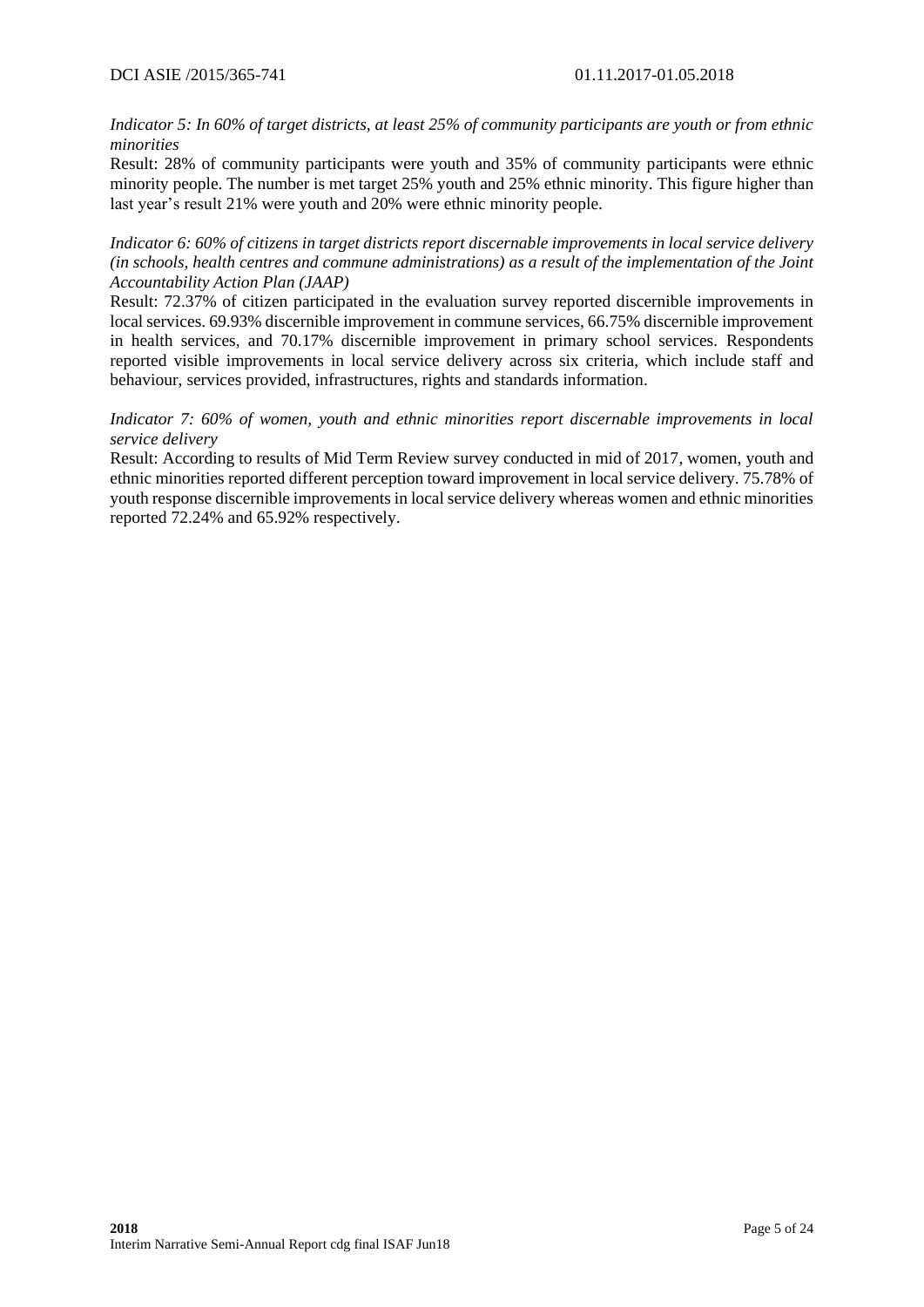## 2.2. **Results and Activities**

#### **Component 1: Enhanced access to Information and Budgets**

*Activity 1.1 The local NGO partner (LNGO) collects, reviews and compiles core data, and designs and produces information for I-SAF Information for Citizens (I4C) packs, and reviews and validates the public dissemination of. (SR1)*

CARE worked with the National Committee for Sub-National Democratic Development Secretariat (NCDDS) and CSO partners to update the I4C packages and circulate to target service posts include communes administrative, health centres and primary schools. In response to beneficiary feedback during the mid-term review which indicated need for improvement of awareness raising tools, CARE worked with LNGO partners to produce I4C in audio format in Khmer language to help citizens especially illiterate persons - with better understanding on service standards and their rights to access local services include commune administrative, health centre and primary school.

In the first quarter 2018, after financial support was cut from number of development partners on operational costs of NCDD, district government encountered challenges to deliver annual updates of I4C packages to service posts and to run data collection from communes' administrative, health centres and primary schools in order to produce post-on of annual work performance. In order to help overcome these challenges, CARE and LNGO partners supported district administrative offices to circulate I4C packagesto service posts and in data collection and entry to produce annual post-on updates to provinces including Ratanak Kiri, Mondul Kiri, Kampot and Koh Kong.

## *Topic Covered: Information, Education and Communication (IEC) materials*

*The IEC production aimed to enhance citizen access to information. Materials produced in this reporting period in response to the findings from the mid-term review include laminated I4C banner, audio I4C, and social accountability promotional t-shirt for CAF. A part from that, portable AP system with wireless microphone was provided to LNGO partners to help in dissemination of audio I4C, which make it easy to share social accountability message with villagers wherever they are, for example, village market and village hall. The portable AP system enables participants listen clearly, easily and effortlessly to message about services standard and rights.* 

The most notable use of promotional t-shirt is the value that they have in public promoting and recognition of social accountability. All CAFs who received t-shirts were required to sign an agreement with local NGO partner on the purpose and use of the t-shirt, and commit to avoiding use in affiliation with political activities and inappropriate behaviour for example drinking alcohol and gambling.

| No. | <b>IEC</b> material and equipment                                | # of items produced<br>and contributed |
|-----|------------------------------------------------------------------|----------------------------------------|
|     | Portable AP system with wireless microphones                     | 20 sets                                |
|     | Social accountability promotional t-shirt                        | 657 shirt                              |
|     | Five minutes audio for public awareness raising on standards and | 01 audio                               |
|     | rights                                                           |                                        |

## *Table 1: Supportive Equipment provided and IEC Material Produced in 2018*

## *Topic Covered: Services centres post annual update I4C poster*

*Indicator covered: 80 % of targeted service centres post and annually update full and complete I4C information (including standards, performance data and budget information). (R1)*

Result: 100% (392 out of 392) service centres post and annually update full and complete I4C information includes standards, performance data and budget information. I4Cs posters are displayed in all target service posts, including: 72 communes, 48 health centres and 172 primary schools. Feedback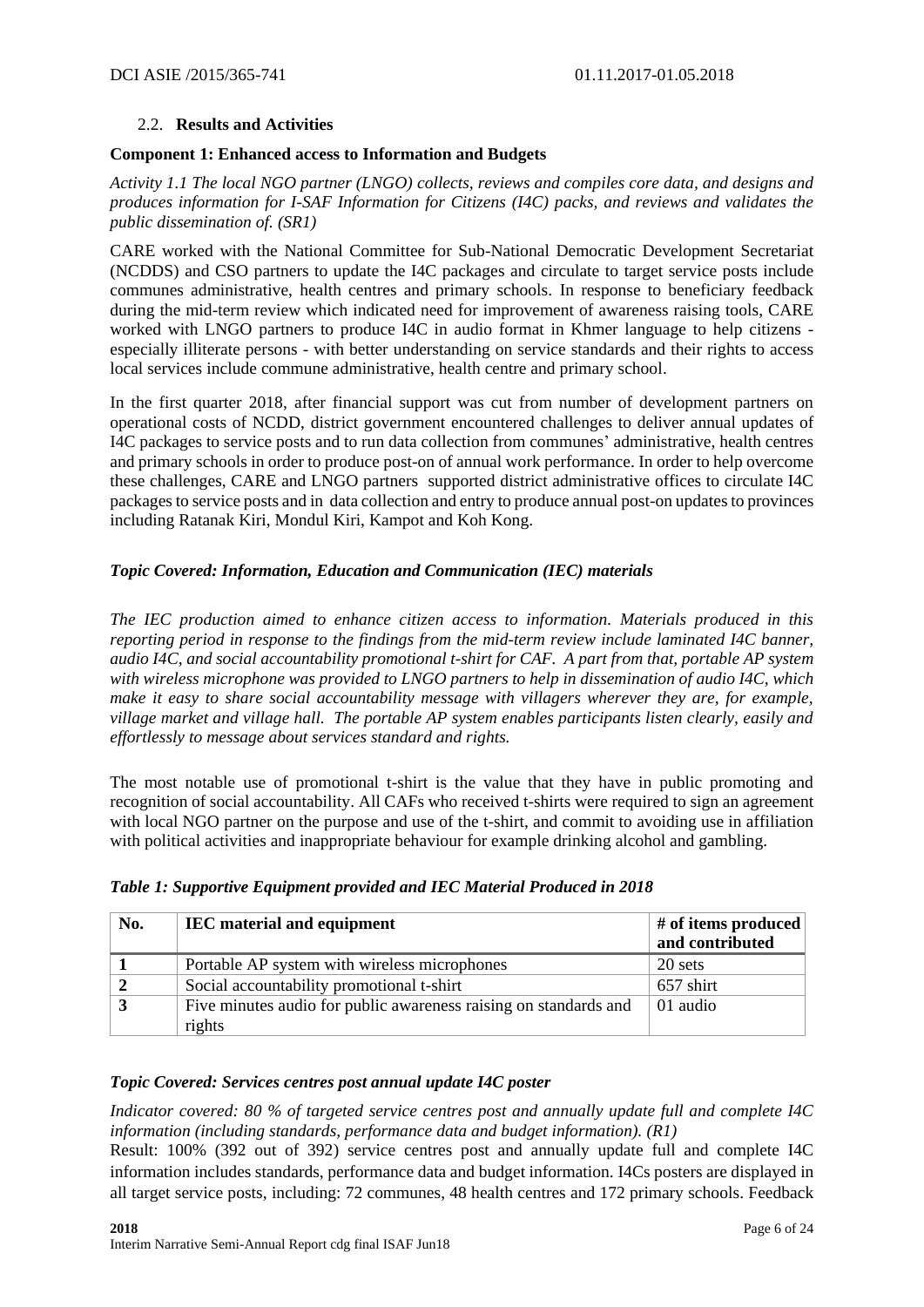from the community indicates a need for updated IEC materials to improve format, terminology and design to be clearer for less informed and/or literate populations.

| Province      | # District | #Commune | # Primary School | # Health Centre |
|---------------|------------|----------|------------------|-----------------|
| Rattanak Kiri |            |          |                  |                 |
| Mondul Kiri   |            |          | 47               |                 |
| Koh Kong      |            |          | 53               |                 |
| Kampot        |            | 20       | 79               |                 |
| Total         | 20         | 70       | 272              | 48              |

*Table 2: The number of service posts by province 2018*

*Activity 1.2 The local NGO partner (LNGO) compiles, reviews and simplifies budget information. CAFs, with the support of the commune council and the LNGO, conduct village and commune-level outreach activities to raise citizen awareness and understanding of I4Cs and enhance budget literacy. (SR2)*

## *Topic Covered: I4Cs awareness raising meeting*

I4C awareness raising processes are on track and reached proposed targets as per the approved work plan, with 58% women, 44% ethnic minority and 27% youth attending activities. CARE and its partners implemented I4C awareness raising approximately one month ahead of national social accountability cycle to ensure village outreach activities are accomplished before the election.

Notable engagement by local authorities and CAFs to lead public I4C awareness raising at village and commune level was realized with minor coordination required from LNGO partners. Many CAFs gained self-confidence to express themselves and play leadership roles in providing information on standards and rights to the communities. In each village meeting event at least one local authority attended the meeting, with approximately 300 officials engaged to support I4C awareness raising.

|                 | <b>Number</b> |                     |             | Number of Participants |       |             |                                  |        |  |  |
|-----------------|---------------|---------------------|-------------|------------------------|-------|-------------|----------------------------------|--------|--|--|
| <b>Province</b> | of events     | <b>Participants</b> | <b>Male</b> | Female                 | Youth | ID-<br>Poor | <b>Ethnic</b><br><b>Minority</b> | PwD    |  |  |
| Kampot          | 91            | 6.429               | 2.109       | 4.320                  | 769   | 669         | 217                              | 178    |  |  |
| Koh Kong        | 70            | 5.914               | 2.385       | 3.529                  | 1624  | 807         | 174                              |        |  |  |
| Ratana Kiri     | 84            | 12.465              | 6.064       | 6,401                  | 3,882 | 1,378       | 9.991                            | 13     |  |  |
| Mondul Kiri     | 22            | 1.216               | 382         | 834                    | 648   | 98          | 1,012                            | $\tau$ |  |  |
| Total           | 267           | 26,024              | 10.940      | 15.084                 | 6.923 | 2.952       | 1,1394                           | 199    |  |  |

*Table 3: Data of I4C participants in four provinces 2018*

*Indicator covered SR2: In 60% of target districts, there is a discernable improvement in citizen's (including women, youth and ethnic minorities) understanding of government standards, budgets and performance.* 

Result: 90% of citizens including women, youth and ethnic minority participated in the post I4C awareness raising evaluation survey reported understanding standards and performance of local service delivery, while 54% of citizens reported an understanding of budget and expenditure of local government.

## **Component 2: Strengthened citizen-led monitoring**

Activity 2.1 The LNGO, in collaboration with CAFs, prepares and conducts the citizen monitoring process through facilitation of service provider self-assessment meetings, implementation of annual community scorecards, and community scorecard meetings. (SR3)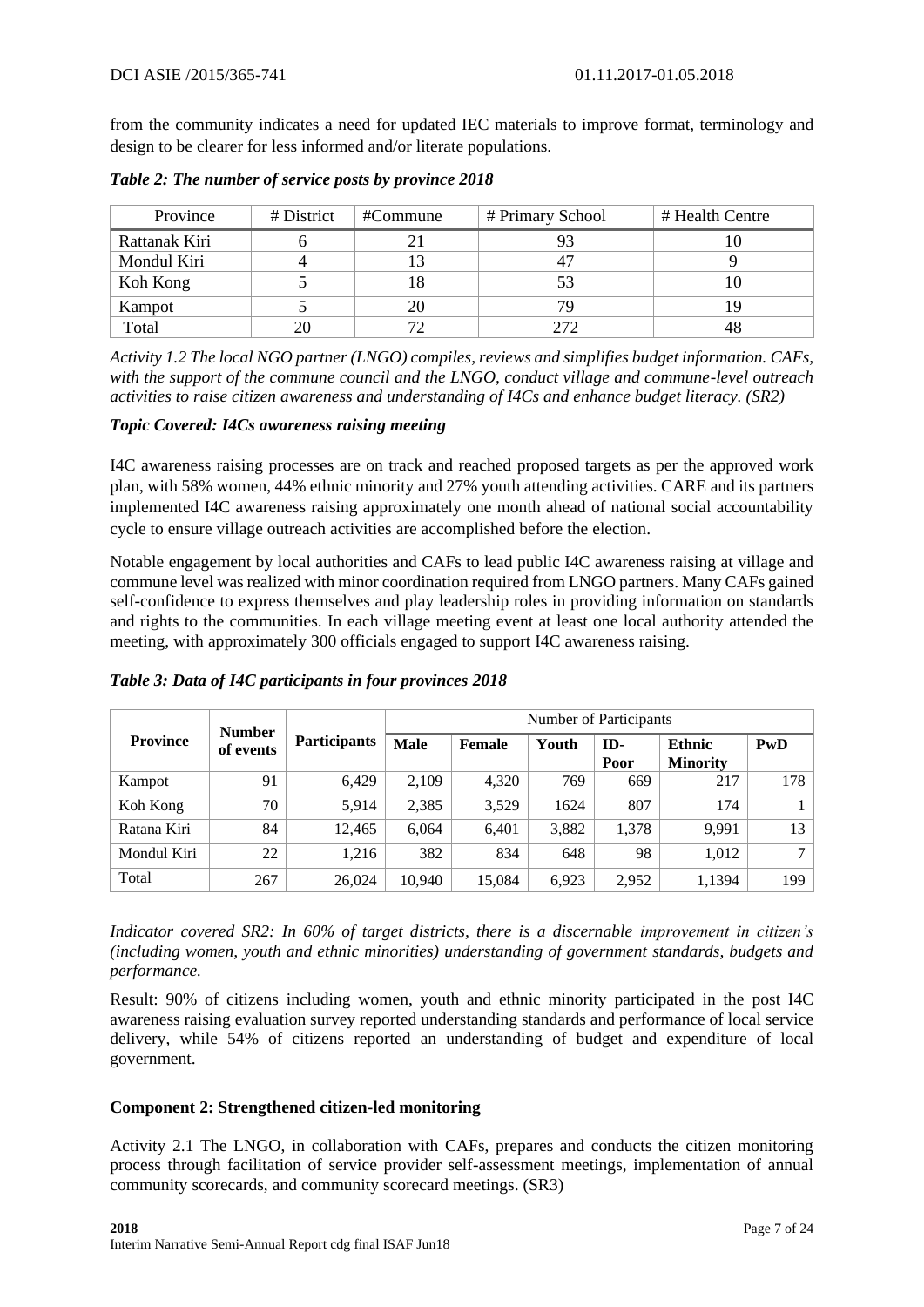## *Topic Covered: Community Scorecards*

The Community Scorecard is a citizen-driven accountability measure for the assessment, planning, monitoring and evaluation of service delivery. CARE and its NGO partners are continue to conduct the community scorecard process in 72 target communes in Ratanak Kiri, Mondul Kiri, Koh Kong and Kampot. This activity is expected to be fully completed by June 2018. The output data of community in the four provinces will be fully available in next quarter.

The Community scorecard process is facilitated in order to transform attitude, behaviour and financial management of local authorities and improve accountability by bringing together service users and service providers to identify the underlying obstacles to effective service delivery, and then develop a shared strategy for their improvement. Improvement criteria by sector is summarized below:

Improvement Criteria of Commune Administrative:

CA1. Ensure enough staff to work at commune hall

CA2: Improve staff behaviour, friendliness, politeness of commune staff (including commune council members)

CA3: Improve working hours, punctuality, and respect of rules

CA4: Enhance capacity of commune staff (including commune council members)

CA5: Ensure public posting/dissemination of information

CA6: Improve hygiene, sanitation, environment of the commune hall

CA7: Ensure adequate materials, equipment, office supplies of the commune hall

CA8: Ensure having information board

CA9: Improve infrastructure in the commune hall

CA10: Need a new commune hall

CA11: Ensure workable toilets in the commune hall

CA12: Respect posted fees (no extra service charges)

CA13: Improve issuance of birth, death and marriage certificates

CA14: Improve issuance of other official documents

CA15: Improve infrastructure in the commune

CA16: Listen to views of citizens, and respond to their concerns

CA17: Invite people to council meetings and other relevant meetings

CA18: Hold Council meetings as stipulated by law

Improvement Criteria of Health Centre:

HC1: Ensure adequate number of Health Centre staff

HC2: Improve staff behaviour, friendliness and politeness

HC3: Improve working hour, punctuality, and respect of internal rules.

HC4: Enhance staff capacity

HC5: Ensure public posting/dissemination of information

HC6: Improve hygiene, sanitation, environment of health centre

HC7: Ensure adequate office supply and materials

HC8: Ensure having information board

HC9: Improve infrastructure in health centre

HC10: Need a building or health centre

HC11: Ensure separate functioning toilets

HC12: Respect posted fees

HC13: Ensure 24 hour standby

HC14: Ensure provision of health service to local area

HC15: Ensure adequate drug

HC16: Ensure adequate medical supply or health centre equipment

HC17: Improve referral system to other health facilities

HC18: Ensure regular Health Centre Management Committee Meetings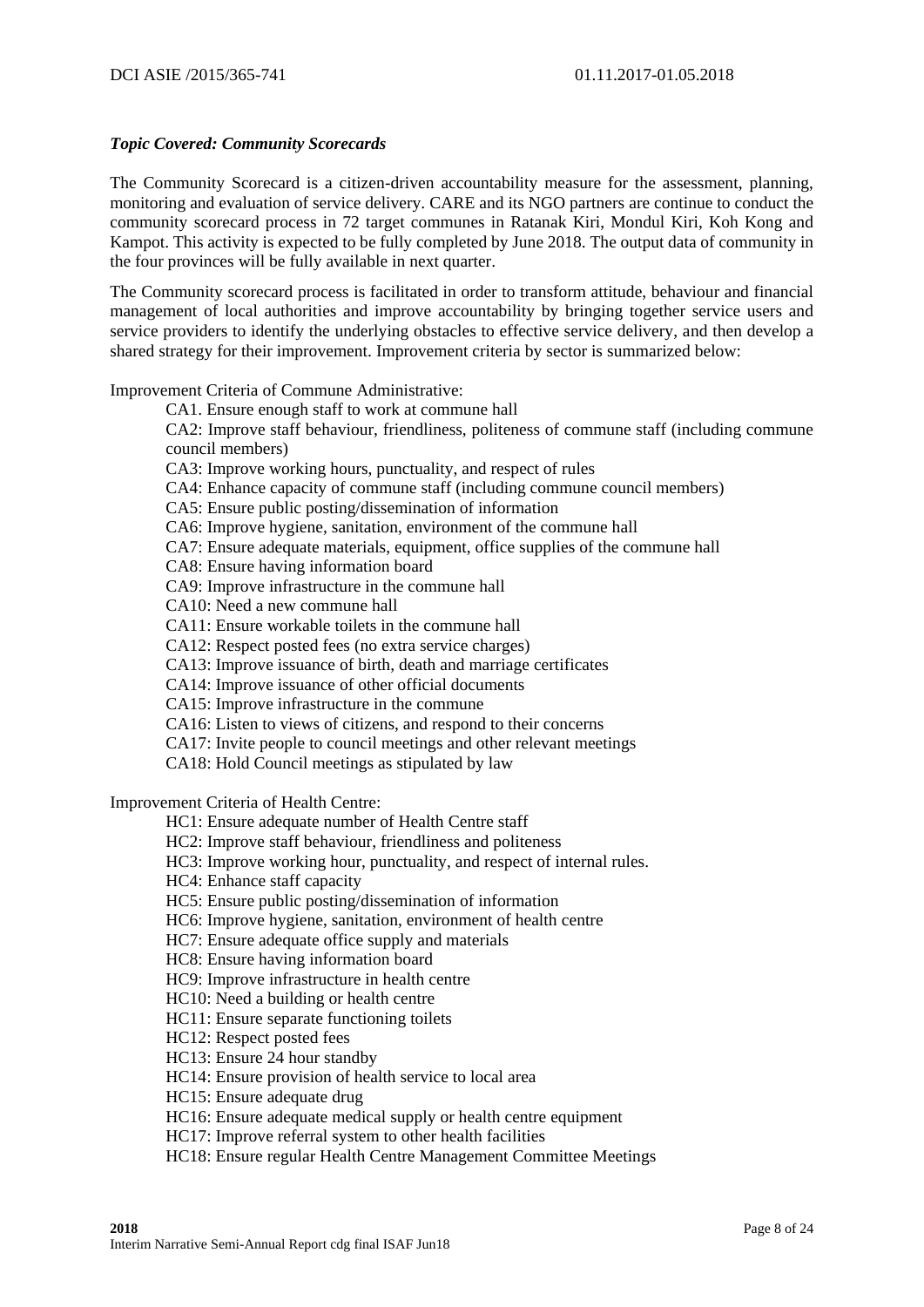Improvement Criteria of Primary School:

- PS1: Ensure adequate number of teacher
- PS2: Improve teacher behaviour and politeness
- PS3: Improve working hour, punctuality and discipline
- PS4: Enhance teacher capacity
- PS5: Ensure public posting/dissemination of information
- PS6: Improve hygiene, sanitation, environment of school
- PS7: Ensure adequate office supplies and materials
- PS8: Ensure having information board
- PS9: Improve infrastructure in school
- PS10: Need new classroom or building
- PS11: Ensure separate functioning toilets
- PS12: Ensure appropriate number of student per class
- PS13: Ensure adequate textbooks per student
- PS14: Ensure having kindergarten school
- PS15: Ensure to have library and enough reading books
- PS16: Ensure not to have any unofficial payments
- PS17: Ensure a playground
- PS18: Ensure adequate school equipment
- PS19: Ensure adequate number of teaching days as stipulated by law
- PS20: Ensure free schooling for every child at primary school
- PS21: Improve relations between parents and schools and school Committee Meeting
- PS22: Ensure that teachers will help all students to learn equally

#### *Topic Covered: Service Provider Self-assessment*

Service provider self-assessment is a parallel process for the community scorecard that is conducted with local officials. All officials from health centres, primary schools, and commune administrative attended the commune level meeting to give score on their performance. The service provider selfassessment will be completed by end June 2018. The detail data of service provider self-assessment will be presented in the next reporting period.

Through service provider self-assessment, networking and partnership between citizen representative and local authority has been strengthened. According to reports from implementing partners, local authorities have become more available to participate in meetings and I-SAF activities. This example highlights the positive relationship CARE and the development partners have with the Royal Government of Cambodia, and it signals that the NCDDS and Ministry of Interior are in support of decentralisation in Cambodia.

As the national election approaches in July 2018, the situation is expected to become more challenging for NGO partners to conduct meeting and coordinate activities with members of the government. For example, a self-assessment meeting in Koh Sdach Health Centre in Koh Koh province was suspended by Operational District. Because, they required MOU between CARE and Ministry of Health and permission letter from provincial administrative. CARE and its partners will coordinate closely to monitor the situation and try to continue uninterrupted project implementation.

#### *Indicator covered SR3: 60% of officials/service providers in target districts report feeling better informed about priorities and concerns of citizens, including women, youth and ethnic minorities.*

Result: 90% of officials/service providers who participated in I-SAF activities reported that they are better informed about the priorities and concerns of citizen including women, youth, and ethnic minorities. Local officials and service providers actively support and participate in I-SAF activities, including I4C awareness meeting, community scorecard and self-assessment meetings.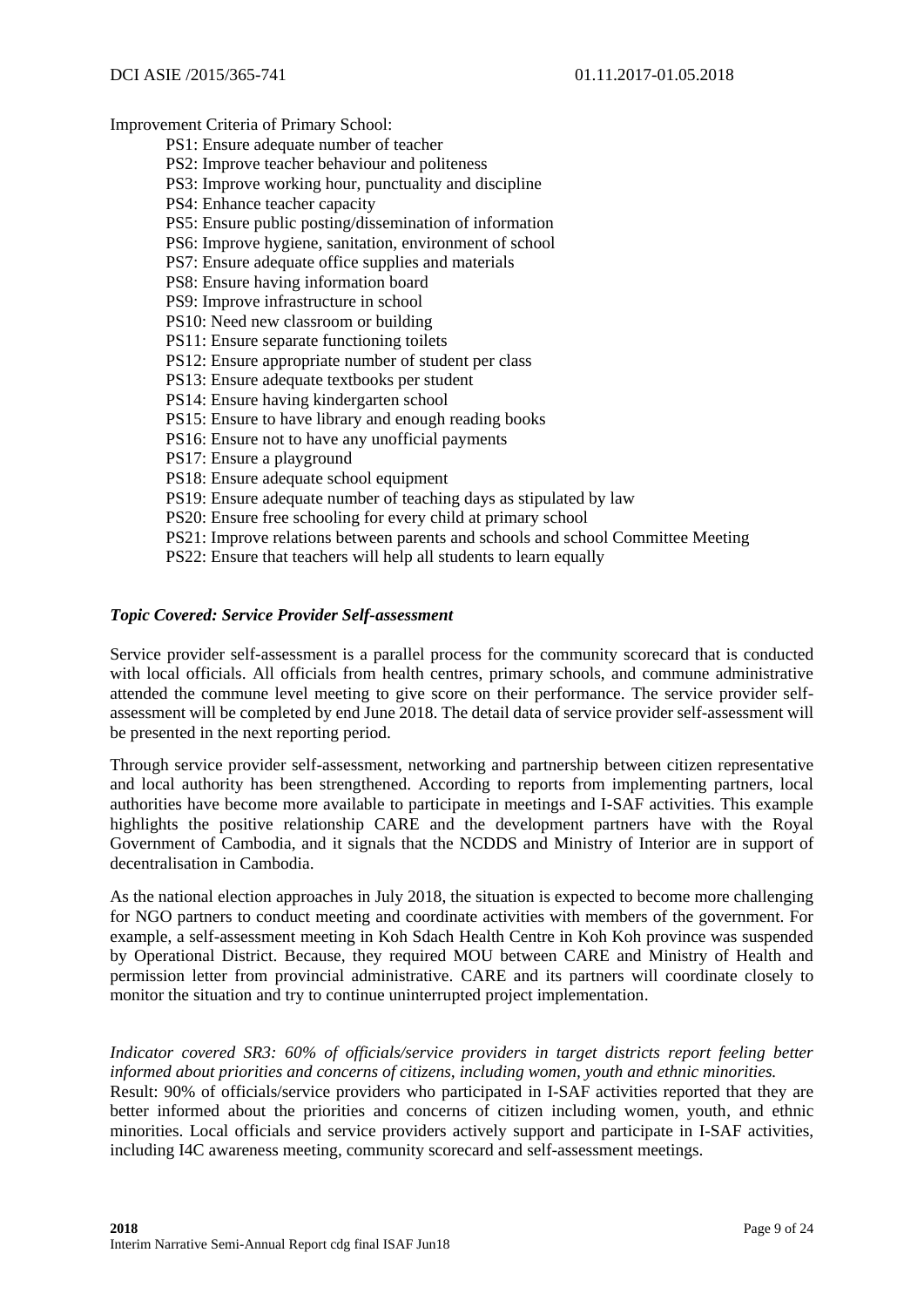Activity 2.2 The LNGO, in collaboration with CAFs, produce Joint Accountability Action Plans, disseminates JAAPs and conducts interface meetings to agree on multi-sector Joint Accountability Action Plan (JAAP). (SR4)

*Indicator covered: 60% of officials/service providers in target districts agree that the JAAP satisfactorily captures priority actions to improve local service delivery.* 

Result: 84% of officials interviewed agreed that the JAAP, developed in late 2017 and implemented in 2018, satisfactorily captures priority actions to improve local service delivery. ISAF focal points have shown ownership in project implementation, led and coordinated quarterly meetings and engaged in community social accountability activities. Demand side and supply side cooperated together better compare to last year. However, government officials are very concern about availability of national budget to support both Three Year Implementation Plan Phase III (IP3-III) and ISAF phase II 2019- 2021.

*Indicator covered: 60% of citizens (include women, youth and ethnic minorities) in target districts agree that the JAAP satisfactorily captures priority actions to improve local service delivery.* 

Result: The JAAP for 2018 is expected to be formulated in July, however feedback on the JAAP 2017 shows that 74% of citizens including women, youth and ethnic minorities in target districts who participated in the JAAP meetings agree that the JAAP satisfactorily captures priority actions to improve local service delivery.

Activity 2.3 Form a joint JAAP follow up committee (JAAPC), which in collaboration with commune officials, CAFs and the LNGO, supports and monitors the implementation of the JAAP. (SR4)

To date 72 Joint Accountability Action Plans (JAAP) were developed in 72 communes. One third of the activities proposed in these JAAPs are able to be implemented without external financial support. It has been noted that community participation and donations to facilitate the implementation of JAAPs were supported including provision of toilets, primary school yard, and play grounds for children.

| Year | <b>JAAP</b> Activities |          |       | Following up of JAAP Implementation |                             |                          |  |
|------|------------------------|----------|-------|-------------------------------------|-----------------------------|--------------------------|--|
|      | Internal               | External | Total | Integrated<br>into CIP              | Completed<br>Implementation | On-going<br>implementing |  |
| 2016 | 199                    | 157      | 255   | 101                                 | 21                          | 133                      |  |
| 2017 | 576                    | 288      | 724   | 405                                 | n/a                         | n/a                      |  |
| 2018 | 767                    | 446      | 1213  | 230                                 | 10                          | 300                      |  |

## *Table 4: JAAP Follow up*

1

## **Component 3: Strengthened capacities of local NGO partners, CBOs, Community Accountability Facilitators through Facilitation and Capacity Building**

Activity 3.1 The national implementing NGO trains and builds the capacity of its staff to support the implementation of the SAF process.  $(SR5)^3$ 

CARE's Social Accountability Capacity Building Officer and Monitoring and Evaluation Officer attended the National ToT on I-SAF workshop during this reporting period. The event was organised by

<sup>&</sup>lt;sup>3</sup> Staff attended these training which were paid for by the government at the sub-national level. CARE allocated the M&E budget line (1.3.2) their daily subsistence allowance (DSA), travel and accommodation to attend the workshop. The cost associated with senior program manager's training course was funded through a scholarship from the Australian Government.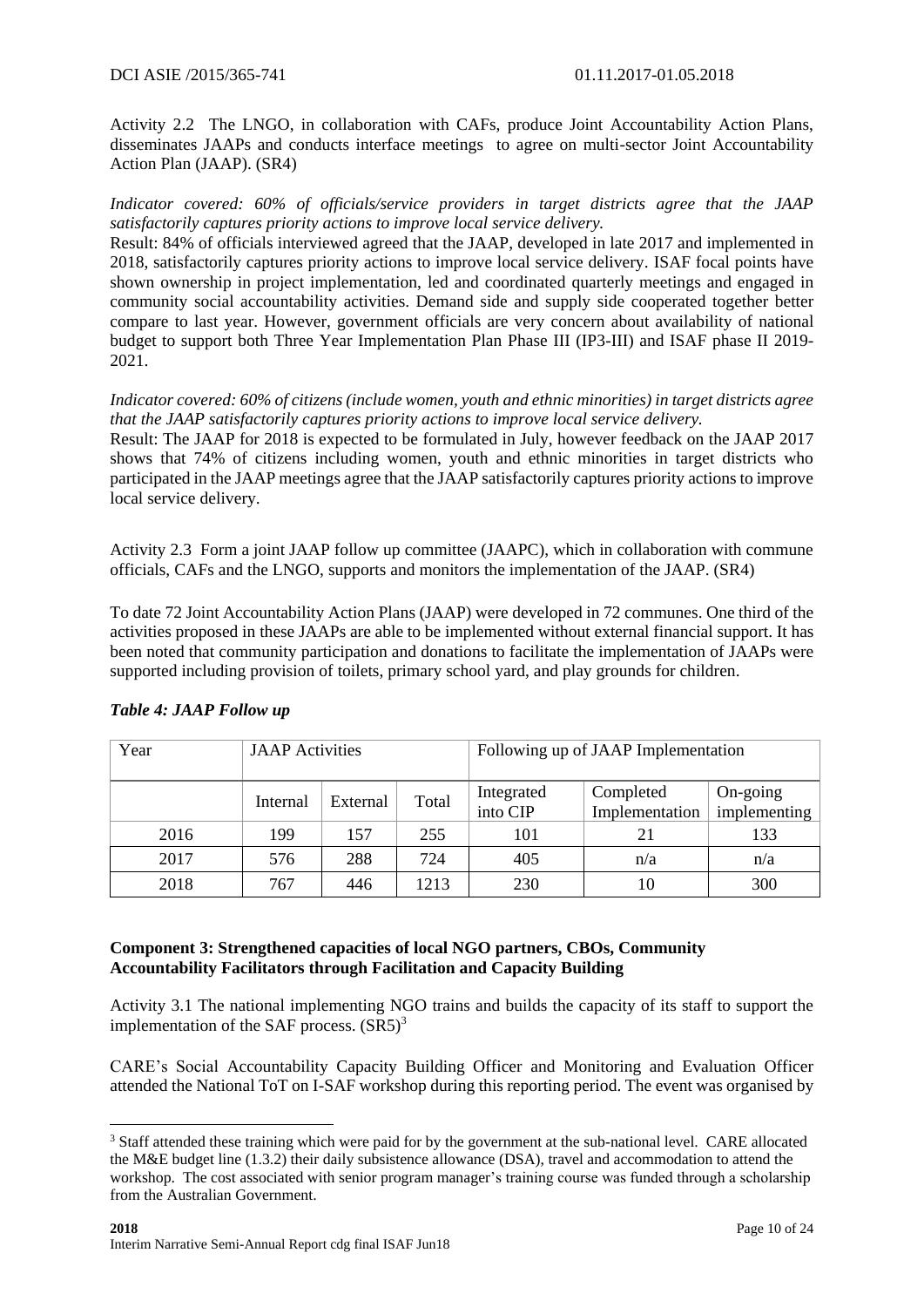the NCDDS and aimed to build participants' understanding of the I-SAF project; the different roles of those on the supply and demand sides of the initiative; the I4C updating process; the citizen-led monitoring process; and the JAAP monitoring process.

A Senior communication officer and senior M&E officer attended community and visibility training by the Communication Unit of the European Union in Phnom Penh on 4 April 2018. The EU is emphasizing on the importance of communication & visibility, for this reason, the meeting focused on communication networking, EU action in Cambodia, updated visibility and communication guidelines and vision. Participants discussed the Communications Strategy 2018, and brainstormed on how to be more innovative in our communication strategy and products for future partnerships.

Activity 3.2 The NATIONAL IMPLEMENTING NGO contracts LNGO partners through the sub-grant facility and builds the staff capacity of the LNGO partners to support the implementation of the SAF process. (SR5)

*Indicator covered: 60% of I-SAF-related local NGO staff report enhanced capacity to support local level social accountability processes.*

Result: 100% of ISAF related local NGO staff reported enhanced capacity to support local level social accountability processes, an increase from 95% compared to 2017. This evaluation was based on four critieria including: (i) 100% of staff completed 5 day core curriculum; (ii) over 100% mobilized and trained of the planned number of CAFs; (iii) 100% of planned number of CSCs (CSC and Self-Assessments) completed; (iv) 100% completed Interface meeting.

#### *Indicator covered: 60% of community accountability facilitators judge the capacity of local NGO partners to support local level social accountability processes to be effective.*

Result: 99% of community accountability facilitators who participated in the evaluation survey judged the capacity of local NGO partners to support social accountability process to be effective, an increase from 90 % in 2016.The enhancement was the result of refresher training to all CAFs after completed the training in the first year. LNGO partners' staff have provided on going backstopping support to CAFs during implementing ISAF activity.

## *Indicator covered: 60% of local government officials and service providers judge the capacity of local NGO partners to support local level social accountability processes to be effective.*

Result: 98% of local government officials and service providers who participated in the evaluation survey judged the capacity of local NGO partners to support local level social accountability processes to be effective, an increase from 88% in previous years. Local government officials at district and commune levels conveyed their satisfaction in the capacity of LNGO partner to support local level social accountability processes.

## *Topic covered: LNGOs partner recruitment and contract extension*

To date 27 NGOs have partnered with CARE on civil society and democracy development: 18 of which were contracted since 2016 and an additional seven contracted in 2017. Three NGOs partners work on cross-cutting sectors including: (i) capacity building on financial management and (ii) capacity building on monitoring and evaluation, and (iii) gender empowerment.

The majority of LNGOs partner performance is satisfactorily meeting CARE's requirements. However, there is only one LNGO partner performed below CARE's requirement due to internal conflict and incompliance of rule. Initially, through the compliant mechanism, CARE received a complaint about CCD-Kratie in March 2018, CARE audit and program team assessed program functioning and financial management of CCD-Kratie and found that a case of an advance for the Executive Director of USD 4,000 for activity was not compliant per CARE Country Officer Financial Manual (COFM) and a potential case of fraud. As a result, CARE followed its internal anti fraud policy including; (i) Immediate suspension of cash transfer to CCD, (ii), Meeting with the Executive Director to inform him of CARE's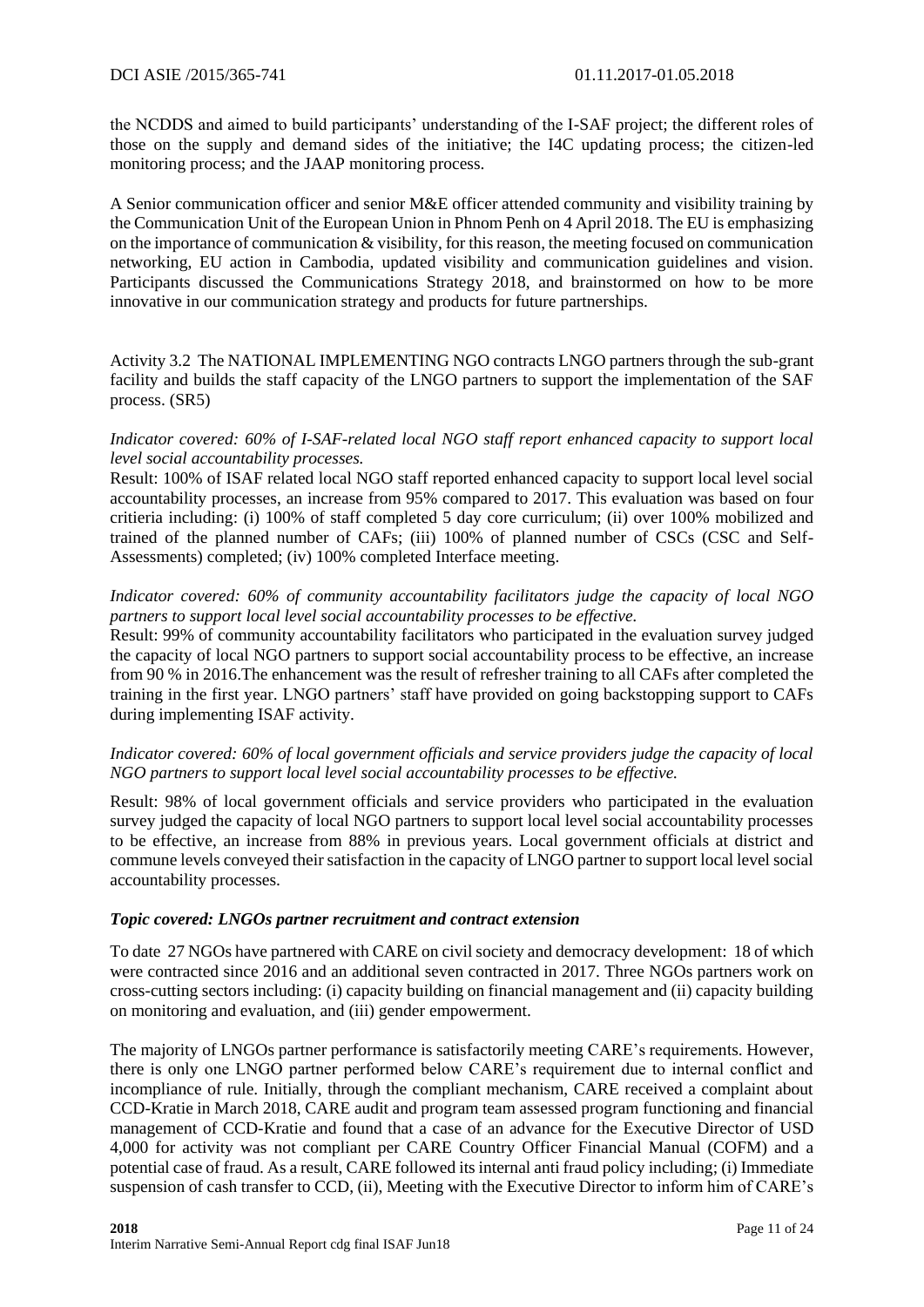decision and present official notification letter for his acceptance, including requirement of reimbursement to CARE for unspent cash advance, (iii) Termination of the contract with CCD after the return of the unspent funds to CARE, in accordance with contract obligation, and (iv) Direct implementation of the remaining activities by CARE staff..

| No.            | Name of NGOs                                                           | Category                 | Starting |
|----------------|------------------------------------------------------------------------|--------------------------|----------|
|                |                                                                        |                          | Year     |
|                | <b>Kampot Province</b>                                                 |                          |          |
| $\mathbf{1}$   | The Advocacy and Policy Institute (API)                                | HP <sup>4</sup>          | 2016     |
| $\overline{2}$ | Cambodian Agency Development of Disability and the Poor<br>(CADDP)     | $\overline{\text{IP}^5}$ | 2016     |
| 3              | Prom Vihear Thor (PVT)                                                 | IP                       | 2016     |
| $\overline{4}$ | Youth Council of Cambodia (YCC)                                        | IP                       | 2016     |
| $\overline{5}$ | Occupation of Rural Economic Development and Agriculture<br>(OREDA)    | $\rm IP$                 | 2017     |
| 6              | Children and Women Development Centre in Cambodia<br>(CWDCC)           | IP                       | 2017     |
|                | Koh Kong Province                                                      |                          |          |
| $\tau$         | Health and Development Alliance (HEAD)                                 | HP                       | 2016     |
| 8              | Family Health Development (FHD)                                        | IP                       | 2016     |
| 9              | Minority Rights Organization (MIRO)                                    | IP                       | 2016     |
| 10             | Genesis Community of Transformation (GCT)                              | IP                       | 2016     |
| 11             | Mlup Promviheathor Center (MPC)                                        | IP                       | 2016     |
| 12             | Action for Health Development (AHEAD)                                  | IP                       | 2016     |
|                | Ratanakiri Province                                                    |                          |          |
| 13             | Cambodian Civil Society Partnership (CCSP)                             | HP                       | 2016     |
| 14             | Coalition for Integrity and Social Accountability (CISA)               | IP                       | 2016     |
| 15             | Save Vulnerable Cambodians (SVC)                                       | $\rm IP$                 | 2016     |
| 16             | <b>Community Development Center (CDC)</b>                              | IP                       | 2017     |
| 17             | Cambodian Community Development (CCD-Kratie) <sup>6*</sup>             | $\rm IP$                 | 2017     |
| 18             | Nak Akphivath Sahakum (NAS)                                            | IP                       | 2017     |
| 19             | The Affiliated Network for Social Accountability-Cambodia<br>(ANSA)    | IP                       | 2017     |
|                | Mondul Kiri Province                                                   |                          |          |
| 20             | The Alliance for Conflict Transformation (ACT)                         | HP                       | 2016     |
| 21             | Indigenous People Health Improvement Association (IPHIA)               | $\rm IP$                 | 2016     |
| 22             | Mondulkiri Indigenous People's Association for<br>Development (MIPAD)  | IP                       | 2016     |
| 23             | My Villages (MVi)                                                      | IP                       | 2016     |
| 24             | Khmer Association For Development of Country-Side<br>Cambodia (KAFDOC) | IP                       | 2016     |
| 25             | Gender and Development for Cambodia (GADC)                             | Gender<br>Specialist     | 2017     |

## *Table 5: List of current LNGO partners 2018*

1

<sup>4</sup> Horizontal Partner LNGO (HP), there are 4 HPs in each province. HPs are responsible to build capacity to local NGOs partners to on I-SAF technical and provide constantly coaching and backstopping support after properly trained by CARE.

<sup>&</sup>lt;sup>5</sup> Implementing Partner LNGO (IP), there are 20 IPs in all 20 districts within 4 provinces of CARE I-SAF target. IPs are responsible to do ground work and a direct implementer with villagers and local authority as per I-SAF activity cycle.

<sup>&</sup>lt;sup>6\*</sup> CCD-Kratie is the only NGOs that did not meet requirement of CARE and dissolved the contract after extension in 2018.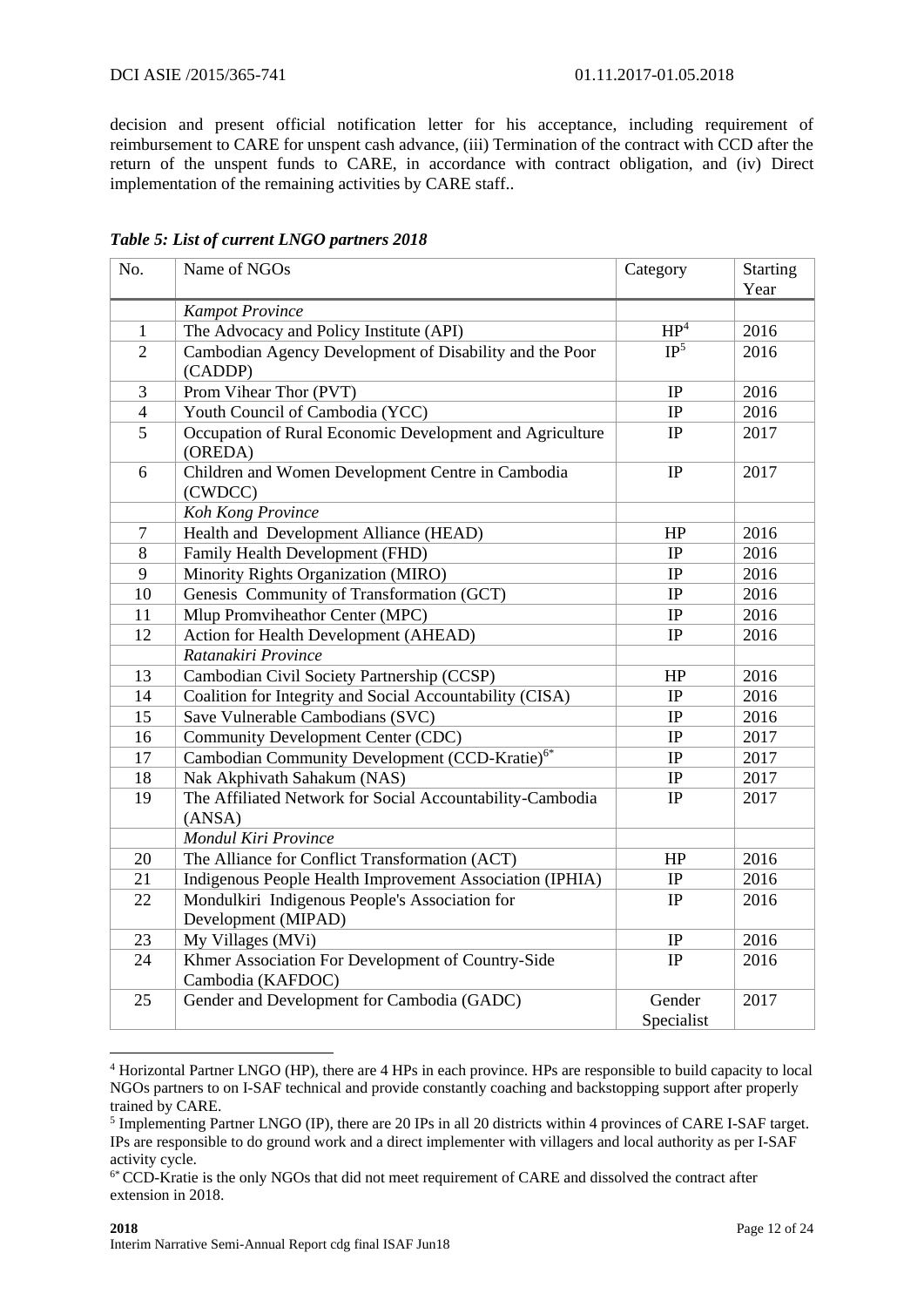| 26 | VBNK (assessed in 2017 and start working in 2018)   | Finance    | 2018 |
|----|-----------------------------------------------------|------------|------|
|    |                                                     | Specialist |      |
| 27 | SILAKA (assessed in 2017 and start working in 2018) | M&E        | 2018 |
|    |                                                     | Specialist |      |

## *Topic Covered: LNGO partners' capacity to support the implementation of the SAF process*

At the beginning of this financial year, LNGO partners were re-assessed on both M&E and financial management capacity to implement social accountability. Based on the assessment, CARE provided a programme implementing orientation workshop for all 27 of its LNGO partners. The objective of the workshop was to update all on the current situation, challenges and way forward of ISAF programs, ISAF cycles and contract period covering 2018. Participants included Executive Directors, program technical staff and financial staff and topics included grant management policy, supporting documentation, accounting recording, fund flow tracking, report submission timelines, payment instalment, refunds, budget flexibility, record retentions, and fraud and zero tolerance policies.

## *Training on Financial Management*

VBNK developed a Training curriculum and session plan for Financial Management and conducted two trainings on Financial Management to CARE-ISAF partners. The training sessions were divided into four topics as prioritized topics in the TNA conducted from 05 February to 14 March 2018. The training topics are included: (i) Financial Policy and Procedures development/revision, (ii) Budget planning and management, (iii) Internal Management Control, and (iv) Quick Books.

At the end of the training, the evaluation was done by the participants. The training evaluation included: 1) general impression of the training; 2) usefulness of the training; 3) the training responds to the expectation; 4) Duration of the training; 5) Facilitator clearly explains each topic; and 6) Venue and logistics preparation. The participants were asked to complete the training evaluation form by rating the scores from 1 to 4 (1= Dissatisfied, 2= somewhat satisfied, 3= Satisfied, and 4= Very satisfied) with the focused criterial. Based on the evaluation sheets shown that:

- **General expression:** There are 61% (11 of  $18<sup>7</sup>$ ) and 39% (7 of 18) participants expressed "satisfied" and "very satisfied" respectively with the 4-day training in general aspects.
- Meaning and Usefulness: Among 20 participants who completed the evaluation form, there are 60% (12 of 20) of the participants rated "satisfied" and 40% (8 of 20) of them rated "very satisfied" with the designed topics of the training due to the importance and relevance to their works in the organization. They raised that they learnt a lot from trainings as below:
	- Know how to develop/revise financial policy effectively
	- Know the importance of internal control and the steps on how to conduct the internal control of financial works in the organization
	- Know how to use QuickBooks (posting, reporting, export data to excel for reporting
	- Know how to manage the organizational budgets effectively
	- Know how to develop the budget planning
	- Know how to develop chart of accounts
	- Know how to do the reflection of financial implementation in the organization
	- Know how to review the reports (Profit, loss statement and balance sheet report)
- Respond to the expectation: There were  $70\%$  (14 of 20) and 20% (4 of 20) of them they were "satisfied" and "very satisfied" respectively that they gained knowledge as their expectations. Only two of the participants expressed "not satisfied" for gain knowledge from the training as their expectation.
- Training Duration: there were 65% (13 of 20) of participants reported that the duration of 4-day training was suitable to cover four topics, while 30% (6 of 20) of them said that the training was a bit short to cover these four topics.
- Facilitator**:** There were 65% (13 of 20) of participants raised "satisfied" and 30% (6 of 20) of them raised "very satisfied" respectively with the trainer/facilitator who provided

1

 $7$  There are 20 participants completed the evaluation, however, only 18 participants complete the question related to satisfactory of the training in general.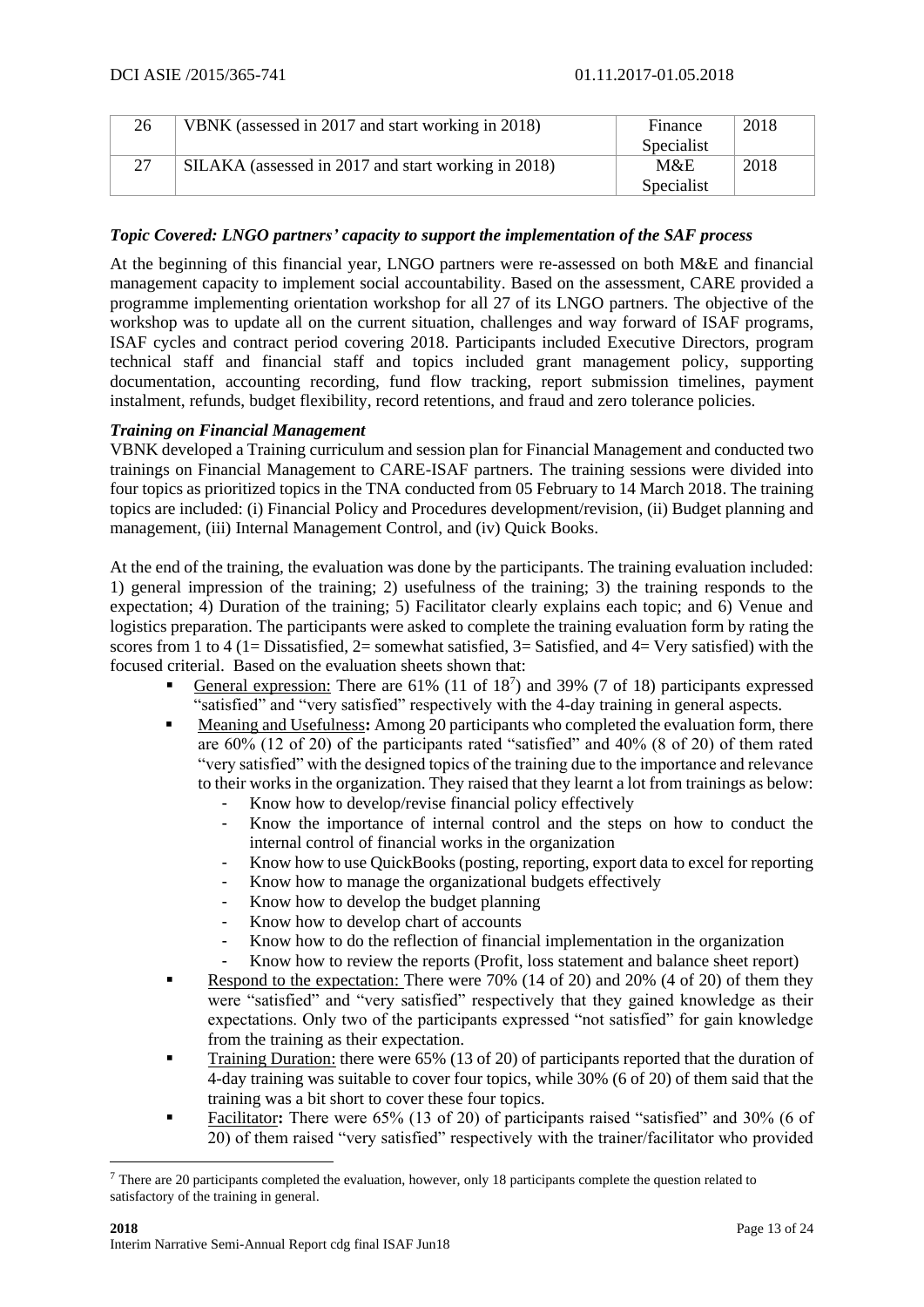clear explanation and use proper method in each training topic to make participants were easy to understand the topics.

• Venue and food preparation: There are 75% (15 of 20) and 20% (4 of 20) of them expressed "satisfied" and "very satisfied" respectively with the venue and food preparation and only one participant expressed "not satisfied" with these arrangements.

The participants suggested VBNK providing coaching on basic QuickBooks (create new company, create organizational chart of accounts, posting, and reporting) and supporting on Financial policy revision. Based on the evaluation sheet shown that the participants are committed and be able to applying the knowledge they gained from the training to improve their financial management both documents and implementations in their organization as following:

- To review and revise the financial policy to include more key contents and clear procedures to respond the needs of the organization.
- To strengthen the system and implementation of the internal control in the organization.
- To consider to use Accounting system of QuickBooks to record all transections of the income and expense, after the development of organizational Chart of Accounts.
- To monitor the organizational budget and management more effectively
- And to produce the reports for donors and organization timely.

## *Training on Monitoring and Evaluation*

SILAKA, CARE's M&E specialized partner, completed several key activities such as Training Need Assessment (TNA), Training Curriculum and Materials, a three day training workshop on M&E guideline, a three day training workshop on report writing and data collection and coaching visit with three LNGO partners in Phnom Penh, Mondul Kiri and Kampot. CARE's Program team is in process of developing M&E related tools to be used with selected LNGO partners.

The result of TNA indicated that LNGO partners require support on M&E topics such as (i) Overview of Project Management Cycle focusing on result based management (RBM) logical framework, (ii) Fundamental concepts of M&E, (iii) Practical M&E data collection tools and data tracking system, and (iv) M&E Reporting and communications/learning of findings. Monitoring visits and on-site coaching to local NGO project sites are required to ensure understanding and compliance with the guidelines, and conduct selected sites data verification in a randomized manner. This will ensure that IPs and HPs are able to keep track and report on the performance indicators of the project results (outputs and outcomes/impacts). A learning and reflection workshop will be conducted after completed training course, and an M&E manual will be developed and provided for LNGO partners.

Two of M&E training Modules (M1&M2) were delivered to 24 LNGOs partners on project monitoring and evaluation to enhance staff skills in planning, coordinating and managing M&E components, which are key to ensuring the effectiveness, efficiency and accountability of M&E systems. The module1 training workshops held on 16-20 March 2018 at Ly Chou Hotel Kratie Province for LNGO partners implementing ISAF in Ratanak Kiri and Mondul Kiri provinces. A second workshop was conducted 25- 29 March 2018 at Grand Seagull Hotel Sihanoukville Province for LNGO partner implementing ISAF in Koh Kong and Kampot provinces. Participants included Executive Directors, Senior Management Officers and ISAF Technical from the 24 LNGOs under CARE's ISAF project. (See training Report attached as annex ).

|     |                                            |                            |                       |                      | <b>Participants</b> |    |  |
|-----|--------------------------------------------|----------------------------|-----------------------|----------------------|---------------------|----|--|
| No. | <b>Description of</b><br><b>Activities</b> | <b>Date</b>                | Venue                 | # Male               | # Female            |    |  |
|     |                                            | Training module1 on<br>M&E | $16-20$ March<br>2018 | Ly Chou Hotel Kratie | 18                  | 06 |  |

*Table 7: participants of module 1 and 2 training on M&E*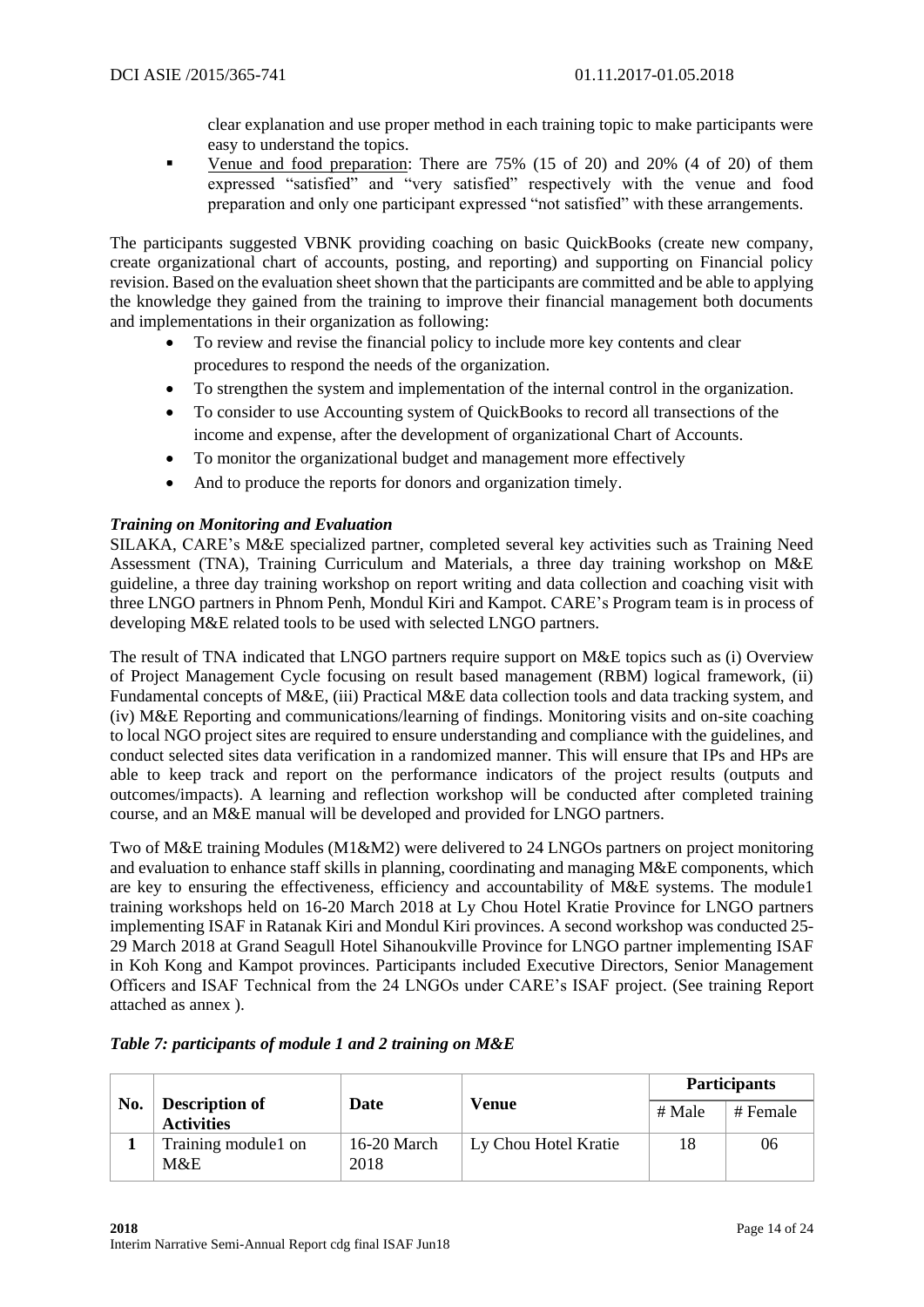|   | Training module1 on | 25-29 March   | <b>Grand Seagull Hotel</b> |    | 09 |
|---|---------------------|---------------|----------------------------|----|----|
|   | $M\&E$              | 2018          | Sihanoukville              |    |    |
| 3 | Training module2 on | $19-21$ April | Memoire" hotel in Siem     |    | 04 |
|   | M&E                 | 2018          | Reap province              |    |    |
|   | Training module2 on | $23-25$ April | Memoire" hotel in Siem     | 17 | 07 |
|   | M&E                 | 2018          | Reap province              |    |    |

Overall course evaluation assessment score:

| Module1 Average score: | (i)  | Pre-test: $54.53/100$ points | Post-test: $78.33/100$ points |
|------------------------|------|------------------------------|-------------------------------|
|                        | (ii) | Pre-test: $46.97/100$ points | Post-test: $82.66/100$ points |
| Module2 Average score: | (i)  | Pre-test: $29.13/100$ points | Post-test: $80.87/100$ points |
|                        | (ii) | Pre-test: $24.57/100$ points | Post-test: $73.26/100$ points |

Result of pre-test and post-test of overall course evaluation assesses overall satisfactions of participants: (i) preparing and training methods; (ii) appropriateness of the course objectives and schedule; and (iii) participants' interests on the topics and feedbacks for the next training. The average post-test score in the second training increased more than three times compared to pre-test scores in four training. This indicates a significant progress in knowledge of the participant after the training workshop.

A key outcome from the training is that participants understand and are able to apply the knowledge, skill and experiences gained from the training, including : (i) development of internal M&E System, (ii) M&E framework, data collection analysis and report, (iii) sharing knowledge, skill and experiences gained with other staff, (iv) M&E data management, (v) applying SPSS in M&E, and (vi) evaluation design and questions.

Participants noted that the use of "Computer Software" such as SPSS, MS Excel and Google Form is an efficient tool to M&E process for LNGOs including, data collection, record, analysis and report, although most participants have limited knowledge and skill on this statistical software. Therefore, it is a need to provide with staff members of LNGOs with practical sessions on "MS Excel for M&E Dataset".

Activity 3.3 The LNGO makes contact with local officials and service providers and conducts initial outreach at commune level. (SR6)

*Indicator: 60% of citizens in target districts report enhanced capacity to productively engage government.* 

Result: 95% of citizens in target districts who participated in evaluation survey reported enhanced capacity to productively engage government. Through participating in I-SAF activities citizens felt they had increased capacity to engage with the government official in a productive way.

*Indicator covered:60 % of women, youth and ethnic minorities report enhanced capacity to productively engage government.*

Result:

- 95% of women who participated in the evaluation survey reported enhanced capacity to productively engage government.
- 94% of youth participated in the evaluation survey report enhanced capacity to productively engage government.
- 95% of ethnic minorities participated in the evaluation survey report enhanced capacity to productively engagement.

Though high percentage women, youth and ethnic minority reported enhanced capacity, when questioned about levels of confidence only 56.25% indicated strong confidence to engage with local authority or government officials.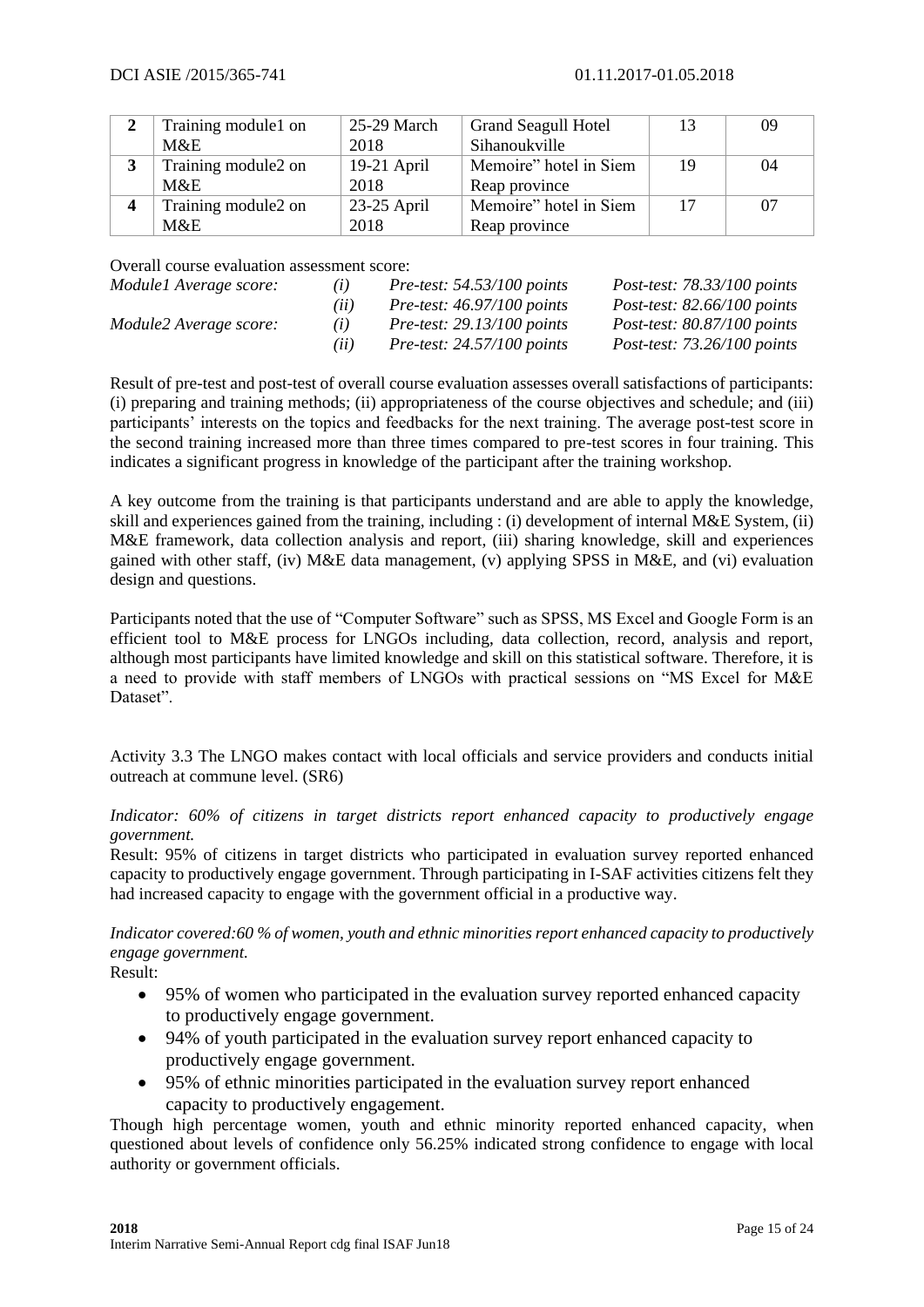## *Topic Covered: Commune level outreach activity*

Commune level outreach was completed in the first quarter 2018. The majority of targeted districts report that commune level outreach was conducted smoothly because LNGO partners already build strong connection with local authority in their assigned districts. Commune and primary school was reported to be more open and supportive to social accountability, whereas a small number of health centres indicate they must still strictly follow administrative processes which require official letter to Operational District (OD) and sign Agreement of Action (AoA) before proceeding with actions.

To date all implementing partners had completed commune level outreach in their individual areas. The most notable change in this reporting period is that ownership of sub-national government to social accountability is improved. For instance, provincial officials in Kampot, Ratanak Kiri, Mondul Kiri and Koh Kong have been actively leading the initial coordination and quarterly meetings at provincial level.

Activity 3.4 The LNGO identifies and engages strategic CBO partners in each commune. (R6) organizes an inception meeting with key stakeholders in each commune, and undertakes awareness airing on citizen monitoring and social accountability processes. (SR6)

## *Topic Covered: Inception meeting*

Inception Meetings were organised in all target communes to disseminate updated ISAF strategy and processes including access to information (I4C), community scorecard and self-assessment, interface meeting and ISAF implementation plan, ensuring that all relevant stakeholders and partners are well aware of and will fully engage with ISAF implementation plan. The meeting gave opportunity for local service providers and citizen representatives to discuss and agree on detailed schedules to carry out all related ISAF activities.

LNGO partners conducted 73 inception meetings with stakeholders at the sub-national level during first quarter of reporting period. According to reports from the LNGO partners, participants of the inception meetings showed enthusiasm for the project and were eager to improve their services. A notable achievement is the number of officials attending the inception meetings, which signal strong local cooperation to improve accountability at local level. Table 8 lists the number of inception meetings that were conducted during this reporting period in each province, and who attended these events:

|              | Number of            |       | Citizen participant |       |                |                    |                |      | Official |  |
|--------------|----------------------|-------|---------------------|-------|----------------|--------------------|----------------|------|----------|--|
| Province     | Inception<br>Meeting | Male  | Female              | Youth | <b>ID</b> Poor | Ethnic<br>Minority | PwD            | Male | Female   |  |
| Kampot       | 20                   | 194   | 89                  | 40    | $\overline{0}$ | 14                 | 18             | 93   | 43       |  |
| Ratanak Kiri | 21                   | 219   | 164                 | 146   | 13             | 314                | $\overline{0}$ | 78   | 23       |  |
| Mondul Kiri  | 14                   | 198   | 89                  | 104   | 21             | 161                | $\overline{2}$ | 84   | 55       |  |
| Koh Kong     | 18                   | 96    | 72                  | 64    | $\overline{2}$ | 15                 | $\overline{0}$ | 200  | 59       |  |
| Sub-total    | 73                   | 707   | 414                 | 354   | 36             | 504                | 20             | 455  | 180      |  |
| Total        |                      | 1,112 |                     |       |                |                    |                |      | 635      |  |

|  |  | Table 8: Inception Meetings Conducted with Local Authority |  |  |
|--|--|------------------------------------------------------------|--|--|
|  |  |                                                            |  |  |

*Activity 3.5. The LNGO selects, mobilizes, trains and mentors four Community Accountability Facilitators (as well as selected local officials and service providers) from each commune. (R7)*

Refresher trainings were conducted by 20 LNGO partners for CAFs, with participation reaching a gender and inclusive balance of representatives: 53% women, 60% youth, and 31% ethnic minorities.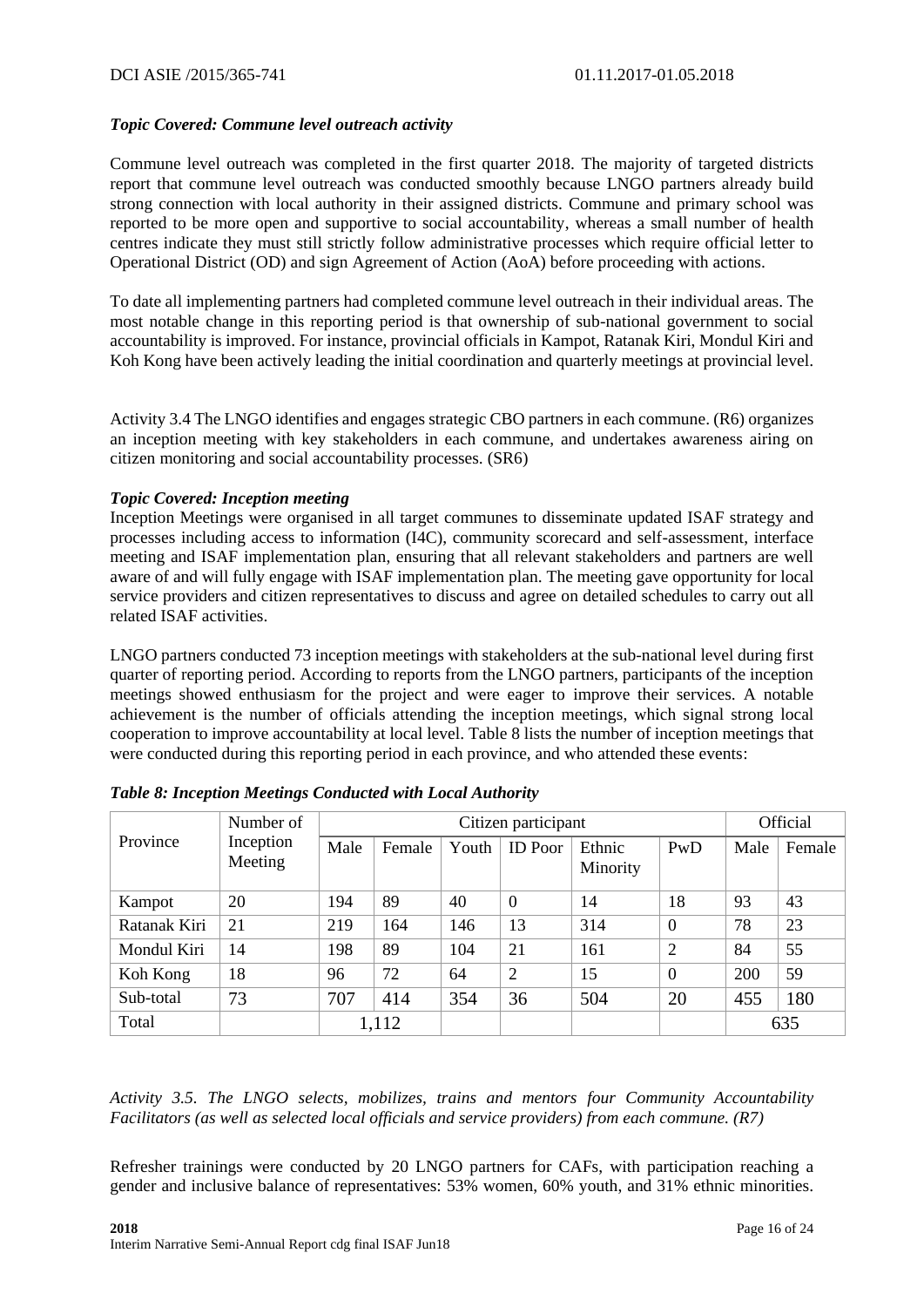By the end of this reporting period, 99% of CAFs had completed training on three modules include Module I: Introduction to social accountability, Module II: I4C awareness raising and Module III: Citizen monitoring and scorecard. The remaining module IV will be rolled out in the next quarter. The most notable result of these trainings is that CAFs are able to conduct I4C awareness raising and actively participate in community development. Table 9 lists the number of male, female, ethnic minority and youth CAFs recruited in the project up to the end of this reporting period.

|            | Number of CAFs |        |       |                |          |             |          |  |  |  |  |  |  |
|------------|----------------|--------|-------|----------------|----------|-------------|----------|--|--|--|--|--|--|
| Province   | Male           | Female | Youth | <b>ID</b> Poor | Ethnic   | People with | Drop-out |  |  |  |  |  |  |
|            |                |        |       |                | Minority | disability  |          |  |  |  |  |  |  |
| Kampot     | 41             | 41     | 28    | $\theta$       |          |             | 13       |  |  |  |  |  |  |
| Ratanakiri | 41             | 43     | 74    | $\theta$       | 68       | $\Omega$    |          |  |  |  |  |  |  |
| Mondulkiri | 18             | 32     | 41    | $\mathbf Q$    | 20       | $\Omega$    | 6        |  |  |  |  |  |  |
| Koh Kong   | 42             | 45     | 39    | $\overline{4}$ | 5        |             | 14       |  |  |  |  |  |  |
| Sub-total  | 142            | 161    | 182   | 13             | 94       |             | 34       |  |  |  |  |  |  |
| Total      |                | 303    |       |                |          |             |          |  |  |  |  |  |  |

## *Table 9: Selection of Community Accountability Facilitators*

## **Component 4: Contribute to dialogue on improved government policies, guidelines and practices through enhanced learning, feedback and monitoring**

Activity 4.1 Formulation of an innovative learning strategy and action plan, and conduct studies by a specialized Learning Partner to support ongoing development of SAF policy and implementation (R8)

During the first quarter of 2018, CARE's Assistance Country Director Programs and I-SAF Senior Program Manager regularly attended I-SAF Civil Society Coordination (CSO) meetings, the NCDD technical working group's bi-monthly meeting, and the Partnership Steering Committee's (PSC) quarterly meeting. CARE and NCDDS co-organized two PSC trip in this reporting period to foster positive relations and open communications between the civil societies, development partners, and government, to ensure the I-SAF operational principles and guidelines were realised and implemented at the sub-national level on both the supply and demand side. These meetings also gave participants an opportunity to share experiences, examples of best practice and any obstacles that have arisen during implementation of the I-SAF project activities. Moreover, the PSC trip also allowed for opportunity to meet with municipality officials to discuss possibility to expand ISAF to municipality and town levels in 2019.

CARE's ISAF team accompanied a monitoring visit by CARE Germany on a field visit to the I-SAF project in Kampot province 24-26 April 2018. During this visit, they met with two implementing partners, project beneficiaries, CAFs, local authorities and the NCCD district officials. The result of the visit indicate that project implementation is on track for completion and the existing work plan is relevant. A concerted focus on the sustainability of the project will be prioritized in the coming period.

## *Activity 4.2 Prepare and disseminate instruments and guidance materials, Feedback and learning forums are held regularly and establish feedback and policy revision process (R8)*

*Indicator covered: # of lessons learned that have been discussed between citizens and government.*

Result: Regular review and reflection of lessons learnt is an on going component of this project implementation, with discussions facilitated between citizens and government to continually improve implementation. A variety of topics discussed includes learning approach, means of communication between supply-side and demand-side, dissemination strategies, citizen engagement methods related to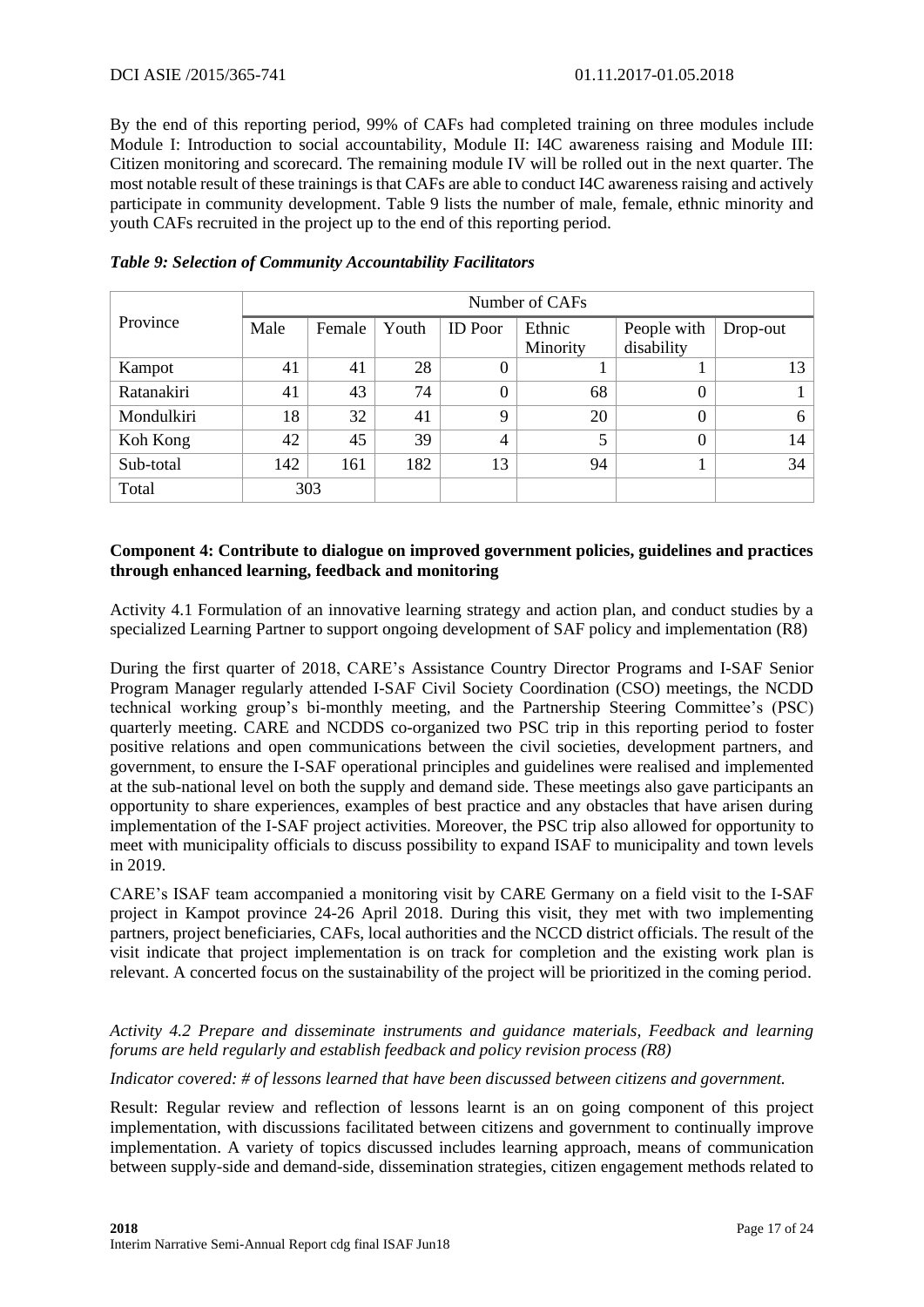financial support mechanism, scale up of ISAF and its sustainability. Documentation of lessons learnt and best practices will be prepared for ISAF II.

## *Topic Covered: Feedback and Review of ISAF for Phase II (2019 – 2023)*

CARE and CSO partners discussed and drafted a paper on ISAF Phase II with a goal to achieve full national coverage of communes and establish permanent systems, within government and civil society, to ensure that (both supply-side and demand-side) ISAF activities can be sustained in the long term with minimal external financial support.

The primary audience for the implementation strategy is the RGC (NCDD-S), ISAF implementing partners and potential donors. Due to lack of clarity regarding future available resources, the strategy will explore cost alternative scenarios.

The methodology includes:

- Desk research Including review of: (i) government guidelines, (ii) project documents, (ii) monitoring/assessment documents, and (iii) learning products
- Interviews with key actors
- Circulate and seek feedback on an annotated outline
- Consultations on annotated outline with stakeholder groups (at local to national level)
- Circulate and seek feedback on draft implementation strategy
- Participatory workshop to collectively review and discuss draft implementation strategy
- Finalize the ISAF Phase II Implementation Plan

ISAF Phase II will aim to cover key elements including: (i) supply-side implementation, (ii) demandside implementation, (iii) and coordination mechanism. CAF roles have been discussed in several scenarios aiming to embed a more sustainable role in the community. Geographic and service coverage will also aim to be extended, with a view to pilot implementation of ISAF at municipal level in 2019.

Activity 4.3 Undertake monitoring of results, conduct impact evaluation, process audits, mid-term review and final evaluation, and discuss in bi-annual policy review.

## *Topics Covered: End of Project Evaluation*

The end of project evaluation will be conducted by an independent consultant during June -July 2018 with the objective of providing a full assessment of the progress made versus the baseline and mid-term review, following the key indicators as stated in the project logical framework. The evaluation also includes key evaluation related to relevance, effectiveness, efficiency, impact and sustainability and indicators relevant for a potential ISAF II project.

The following key questions will guide the end of project evaluation:

- To what extend does the project achieve overall, specific objectives and key result indicators according to the logical framework? Does the intervention contribute to improve key local services performance (primary school, health centre, and commune administrative)? What positive changes as a result of project intervention?
- Does the four key intervention componence (Access to information and open budget, Citizen monitoring, Facilitation and capacity building, Learning and monitoring) were effectively implemented and achievable?
- To what extent are the benefits of the projects likely to be sustained after the completion of this project?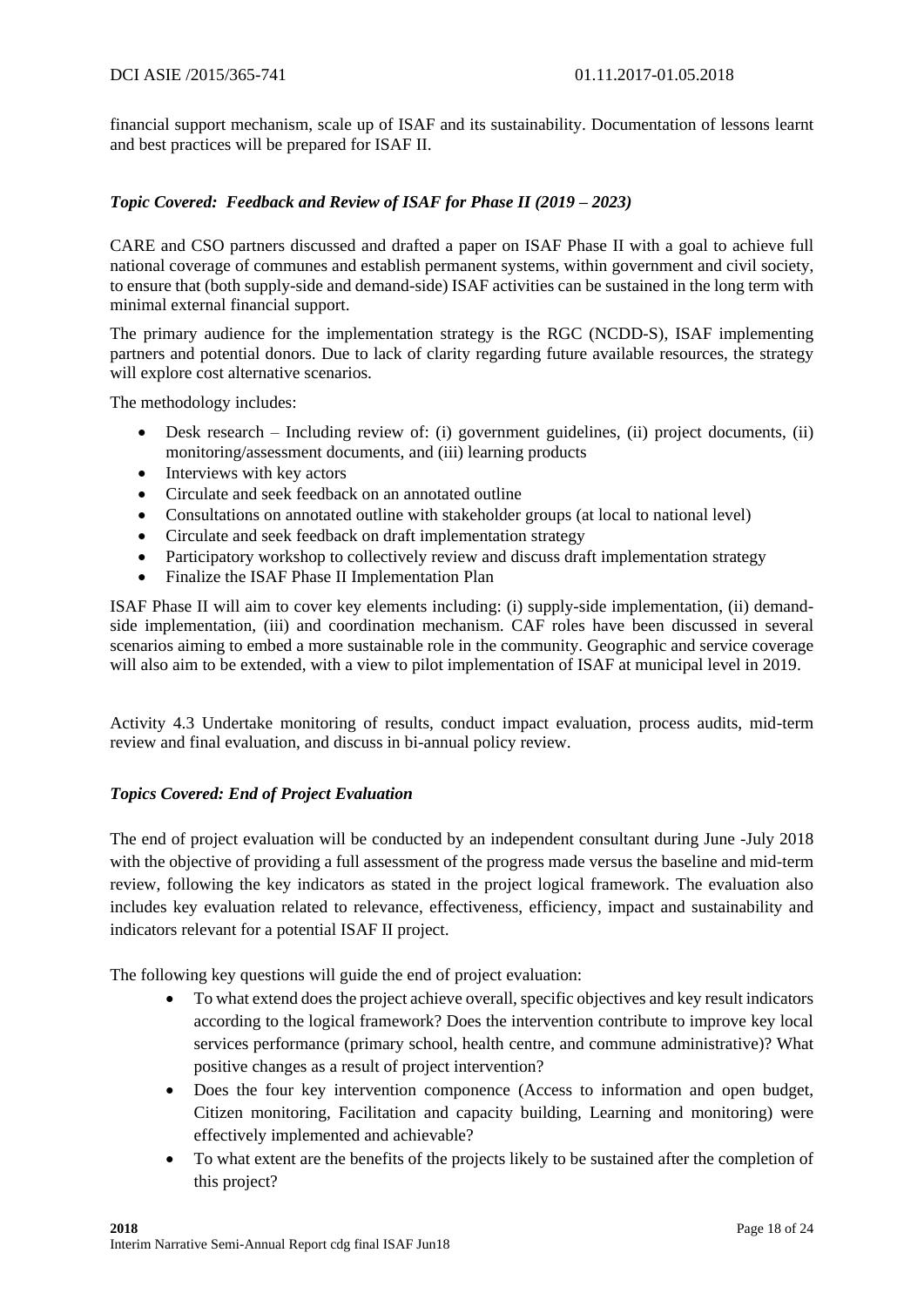- What are the key lesson learnt and key recommendation to improve future project intervention or share future government and donor funding?
- Have the project intervention been efficient, including comparative value for money and outcomes of interventions in four provinces coverage areas?
- Does the intervention model through local partners, vertical and capacity building partners (27 partners), were effectively implemented, it is a good approaches for building capacity of local NGO and were considerably added value?
- What have been the most successful or unsuccessful interventions and why? Where any deemed as innovative? What lessons have we learnt from these? What potential multiplying effects could be observed? Are there external opportunities and challenges that have impacted positively or negatively on successes and limitations?

The evaluation will look at the following areas: project management, project activities, reflection of grant coordination engagement, partnerships with the National Committee for Sub-National Democracy Development (NCDD), partnerships Local NGOs and with other development partners. It will address the results achieved, the partnerships established, as well as issues of capacity and approach.

The Methodology will include components such as:

- Literature review
- Project design documents / proposal and workplan
- Project report semi annual and annual report
- Baseline of Impact Evaluation report
- Project midterm review report
- Relevant policy documents, e.g. ISAF implementation framework
- Population base survey with in the four provinces coverage areas.
- Semi-structured interviews and/or focus group discussions with key implementing partners, stakeholders, donors, Government of Cambodia officials, partners and beneficiaries.
- Fieldwork to hear the views of beneficiaries and other stakeholders and to observe service delivery.

## 2.3. **Internal Audit**

CARE's Internal Audit team provides on- going continual oversite to project and support to partner in compliance matters within fiscal year 2018. The purpose of this audit was to ensure the LNGOs are compliance with CARE's policies and to identify areas, which CARE can provide capacity building to these partners. Within the reporting period, one LNGO – CCD-Kratie, had its contract terminated by CARE due to poor financial management, non-compliance and potential fraud.

CARE provided capacity building on financial management to specific partners according to audit results. This activity is scaling up in early of 2018 sub-granting with VBNK to build capacity to local NGOs partner on financial management.

## 2.4. **Program Monitoring**

CARE provides on-going support and backstopping to all LNGO partners on M&E with its M&E Advisor and Senior Officer. The M&E officer provides technical assistant to LNGOs partner regularly to ensure the output data collected accurately and M&E plan implemented accordingly ensuring program implementation progress is on track.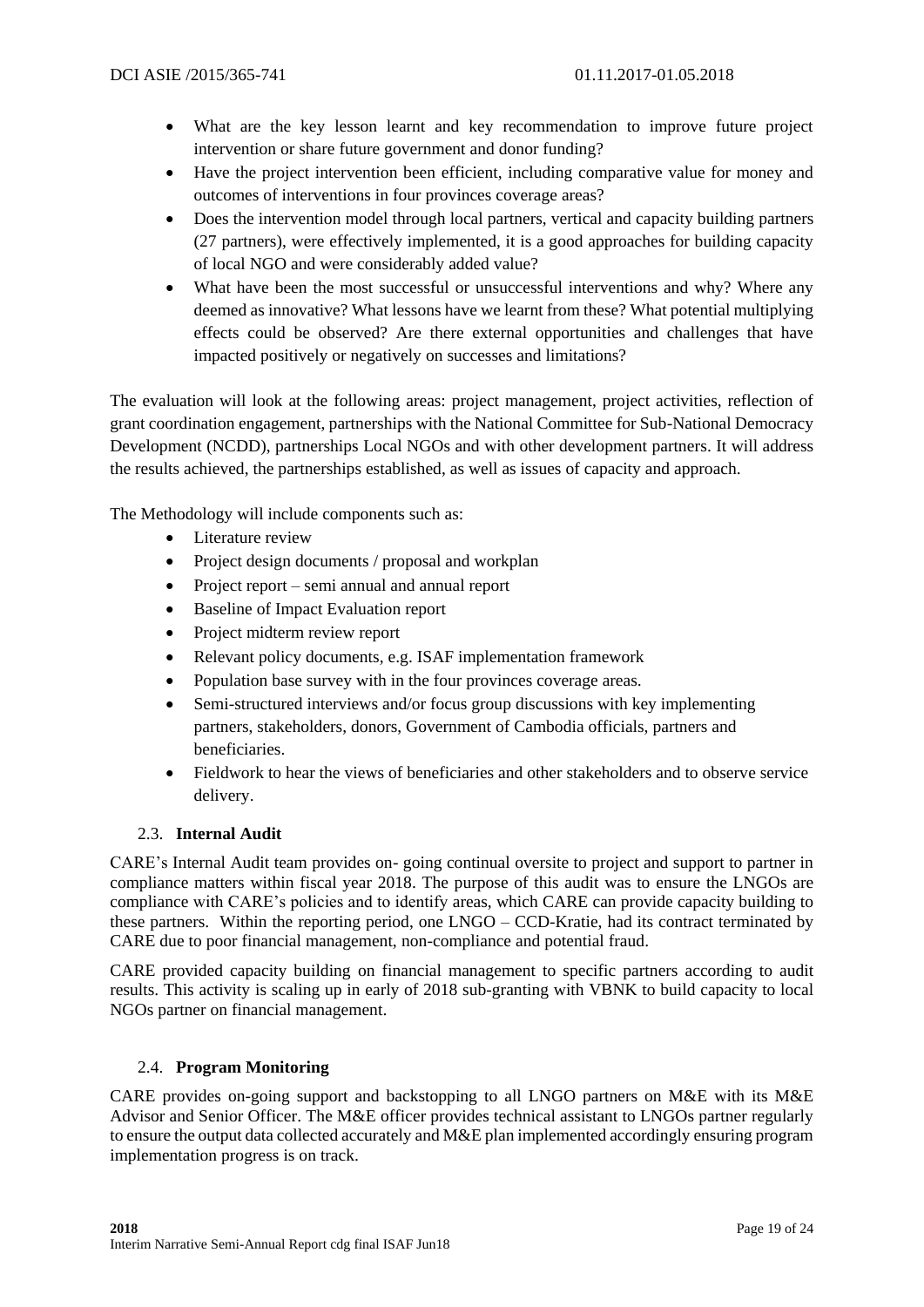In this reporting period, CARE sub-granted SILAKA to provide training on monitoring and evaluation to its 24 LNGO partners on the ISAF project. With this this training LNGOs were provided with guidance on enhanced programme implementation quality and sustainable operations for longer term programming after this project concludes.

## 2.5. **Lessons learnt and recommendation**

Within the reporting period lessons learned include:

- Taking more advantage of social media such as Facebook groups, video calls, etc provide greater opportunity to share information regularly and discuss solutions to challenges in a timely and effective manner.
- The use of Kobo Toolbox as a mobile data collection tool enables LNGO and CAF to effectively collect real time data however resources must be factored adequately as this requires provision of and training on tablets or android smart phones.
- The use of participatory approaches resulted in positive outcomes for training workshops and capacity building activities. This approach involved giving participants ample opportunities to share their opinions and provide feedback. Also, the use of practical and visual learning methodologies, such as group discussions, role playing, drawing, and the use of photos and posters, were found to be the most effective way to deliver the training content used in workshops.
- I4Cs awareness raising using portable AP system is effective to engage more youth and male participants.
- Routine (quarterly) supply-side and demand-side local level meetings (commune or district) are recommended to strengthen cooperation at local levels.

## *2.6.* **Activity Plan**

Table 10 outlines the activity plan for the I-SAF project over the 2017-2018 financial year. This plan does not include the on-going backstopping support, audit and coaching provided by CARE to the implanting and horizontal partners during this period.

| <b>Period</b>                                                                                                                                                                                                                                           | $Q4 -$<br>2017 | Quarters $1 & 2 & 3$<br><b>2018</b> (month) |          |          |              |   |   |         |   | <b>Remark</b>                             |
|---------------------------------------------------------------------------------------------------------------------------------------------------------------------------------------------------------------------------------------------------------|----------------|---------------------------------------------|----------|----------|--------------|---|---|---------|---|-------------------------------------------|
| Activity                                                                                                                                                                                                                                                | D              | $\mathbf J$                                 | F        | M        | $\mathbf{A}$ | M | J | $\bf J$ | A | Implementer                               |
| Expected Result 1: Enhanced Access to Information and budgets                                                                                                                                                                                           |                |                                             |          |          |              |   |   |         |   |                                           |
| Activity 1.1 The local NGO partner<br>(LNGO) collects, reviews and compiles<br>core data, and designs and produces<br>information for I-SAF Information for<br>Citizens (I4C) packs, and reviews and<br>validates the public dissemination of.<br>(SR1) | $\bf{X}$       | $\bf{X}$                                    | $\bf{X}$ | $\bf{X}$ |              |   |   |         |   | <b>CAR</b><br><b>Local NGO</b><br>partner |

## *Table 10: CARE Cambodia I-SAF Activity Plan for 2017-2018 financial year*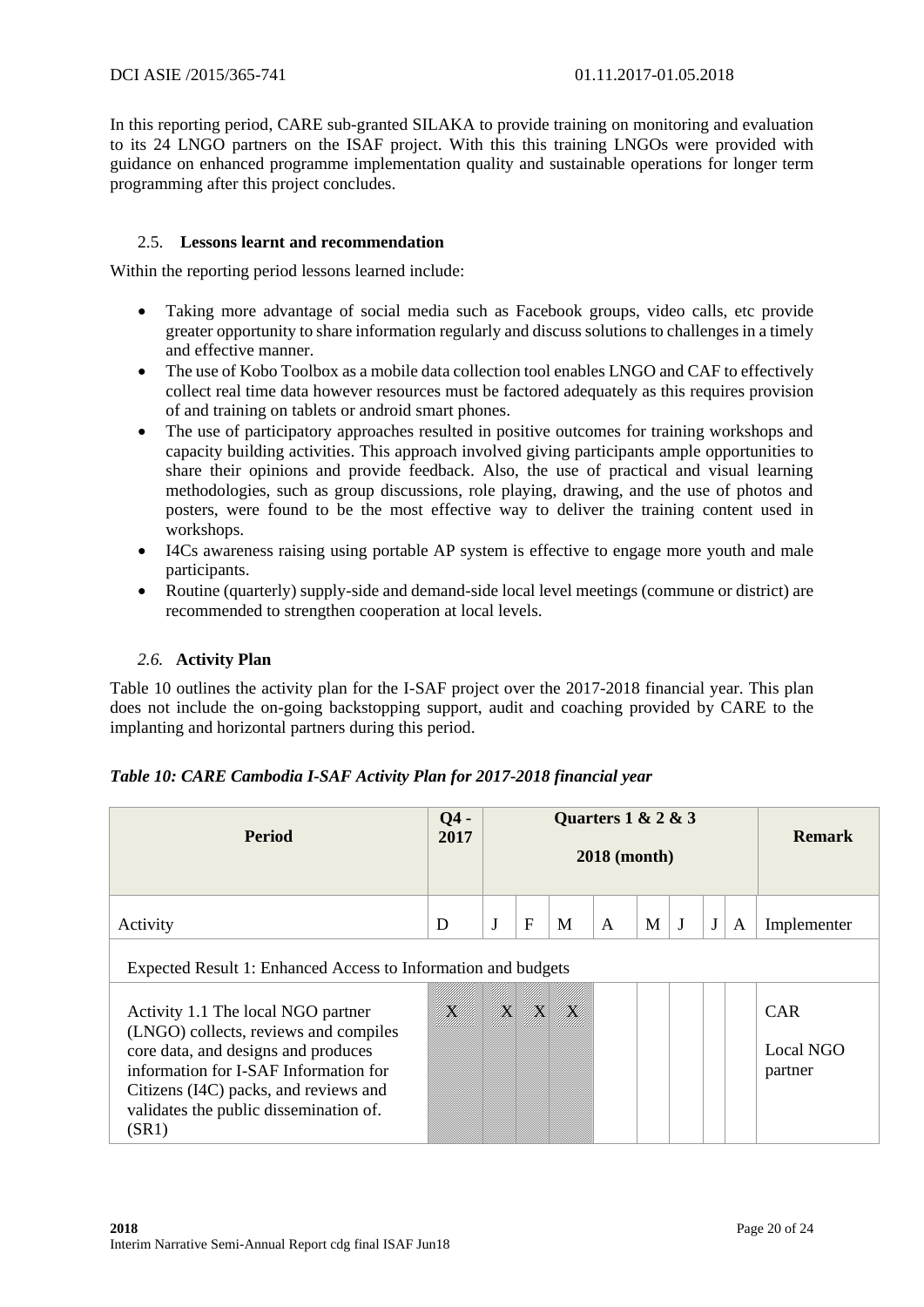| Activity 1.2 The local NGO partner<br>(LNGO) compiles, reviews and simplifies<br>budget information. CAFs, with the<br>support of the commune council and the<br>LNGO, conduct village and commune-<br>level outreach activities to raise citizen<br>awareness and understanding of I4Cs and<br>enhance budget literacy. (SR2) | $\bf{X}$    | $\mathbf X$ | $\mathbf X$ | X           | X           | X                       |              | <b>X X X</b> |             | Local NGO<br>partner |
|--------------------------------------------------------------------------------------------------------------------------------------------------------------------------------------------------------------------------------------------------------------------------------------------------------------------------------|-------------|-------------|-------------|-------------|-------------|-------------------------|--------------|--------------|-------------|----------------------|
| Activity 2.1 The LNGO, in collaboration<br>with CAFs, prepares and conducts the<br>citizen monitoring process through<br>facilitation of service provider self-<br>assessment meetings, implementation of<br>annual community scorecards, and<br>community scorecard meetings. (SR3)                                           | X           | $\bf{X}$    | $\mathbf X$ | X           |             |                         |              |              |             | Local NGO<br>partner |
| Activity 2.2 The LNGO, in collaboration<br>with CAFs, produce Joint Accountability<br>Action Plans (JAAP), disseminates JAAPs<br>and conducts interface meetings to agree<br>on multi-sector JAAP. (SR4)                                                                                                                       |             |             | X           | X           |             | $\bf{X}$                |              |              |             | Local NGO<br>partner |
| Activity 2.3 Form a joint JAAP follow up<br>committee (JAAPC), which in<br>collaboration with commune officials,<br>CAFs and the LNGO, supports and<br>monitors the implementation of the JAAP.<br>(SR4)                                                                                                                       | X           | $\mathbf X$ | X           | X           | X           | $\overline{\mathbf{X}}$ | $\mathbf{X}$ | $\mathbf{X}$ | $\mathbf X$ | Local NGO<br>partner |
| Activity 3.1 The NATIONAL<br><b>IMPLEMENTING NGO trains and builds</b><br>the capacity of its staff to support the<br>implementation of the SAF process. (SR5)                                                                                                                                                                 | $\mathbf X$ | $\mathbf X$ | X           | X           |             |                         |              |              |             | <b>CARE</b>          |
| Activity 3.2 The NATIONAL<br><b>IMPLEMENTING NGO contracts LNGO</b><br>partners through the sub-grant facility and<br>builds the staff capacity of the LNGO<br>partners to support the implementation of<br>the SAF process. (SR5)                                                                                             | $\mathbf X$ | $\mathbf X$ | X           | $\bf{X}$    |             |                         |              |              |             | <b>CARE</b>          |
| Activity 3.3 The LNGO makes contact<br>with local officials and service providers<br>and conducts initial outreach at commune<br>level. (SR6)                                                                                                                                                                                  | $\mathbf X$ | $\mathbf X$ | X           | $\bf{X}$    |             |                         |              |              |             | Local NGO<br>partner |
| Activity 3.4 The LNGO identifies and<br>engages strategic CBO partners in each<br>commune. (R6) organizes an inception<br>meeting with key stakeholders in each<br>commune, and undertakes awareness                                                                                                                           |             |             | X           | $\mathbf X$ | $\mathbf X$ |                         |              |              |             | Local NGO<br>partner |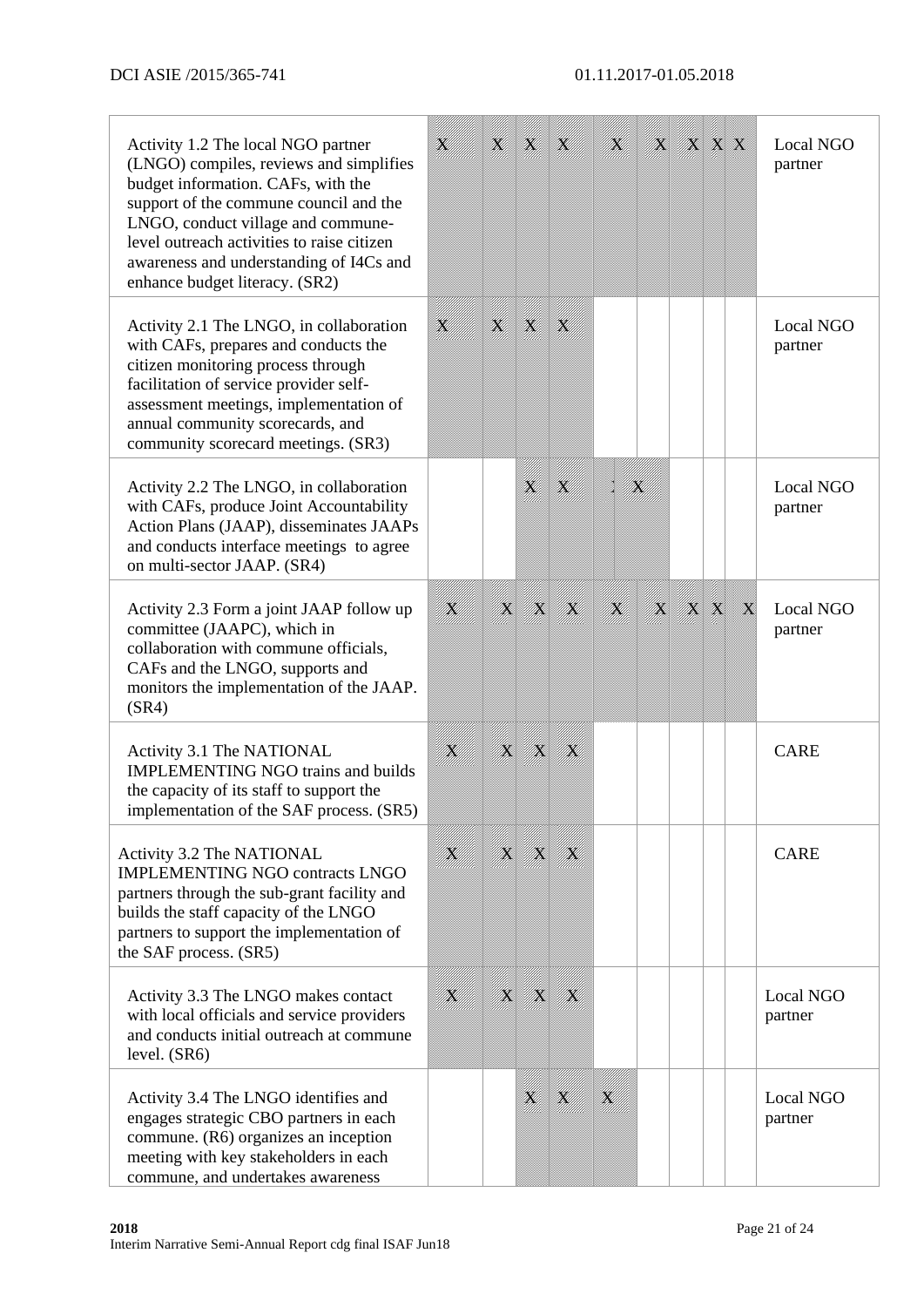| raising on citizen monitoring and social<br>accountability processes. (SR6)                                                                                                                                        |          |              |             |          |          |              |          |              |                                         |
|--------------------------------------------------------------------------------------------------------------------------------------------------------------------------------------------------------------------|----------|--------------|-------------|----------|----------|--------------|----------|--------------|-----------------------------------------|
| Activity 3.5. The LNGO selects,<br>mobilizes, trains and mentors four<br>Community Accountability Facilitators (as<br>well as selected local officials and service<br>providers) from each commune. (R7)           | $\bf{X}$ | $\mathbf{X}$ | $\mathbf X$ | $\bf{X}$ |          |              |          |              | <b>Local NGO</b><br>partner             |
| Activity 4.1 Formulation of an innovative<br>learning strategy and action plan, and<br>conduct studies by a specialized Learning<br>Partner to support ongoing development<br>of SAF policy and implementation(R8) | X        | $\bf{X}$     | $\bf{X}$    | $\bf{X}$ | X        | $\mathbf{X}$ |          | <b>X X X</b> | Specialized<br>Training<br>Partner (TP) |
| Activity 4.2 Prepare and disseminate<br>instruments and guidance materials,<br>Feedback and learning forums are held<br>regularly and establish feedback and<br>policy revision process (R8)                       | $\bf{X}$ | $\mathbf{X}$ | $\bf{X}$    | $\bf{X}$ | $\bf{X}$ | $\bf{X}$     | $\bf{X}$ |              | Specialized<br>Training<br>Partner (TP) |
| Activity 4.3 Undertake monitoring of<br>results, conduct impact evaluation,<br>process audits, and final evaluation, and<br>discuss in bi-annual policy review.                                                    |          |              |             |          |          | $\bf{X}$     |          | <b>X X X</b> | Specialized<br>Training<br>Partner (TP) |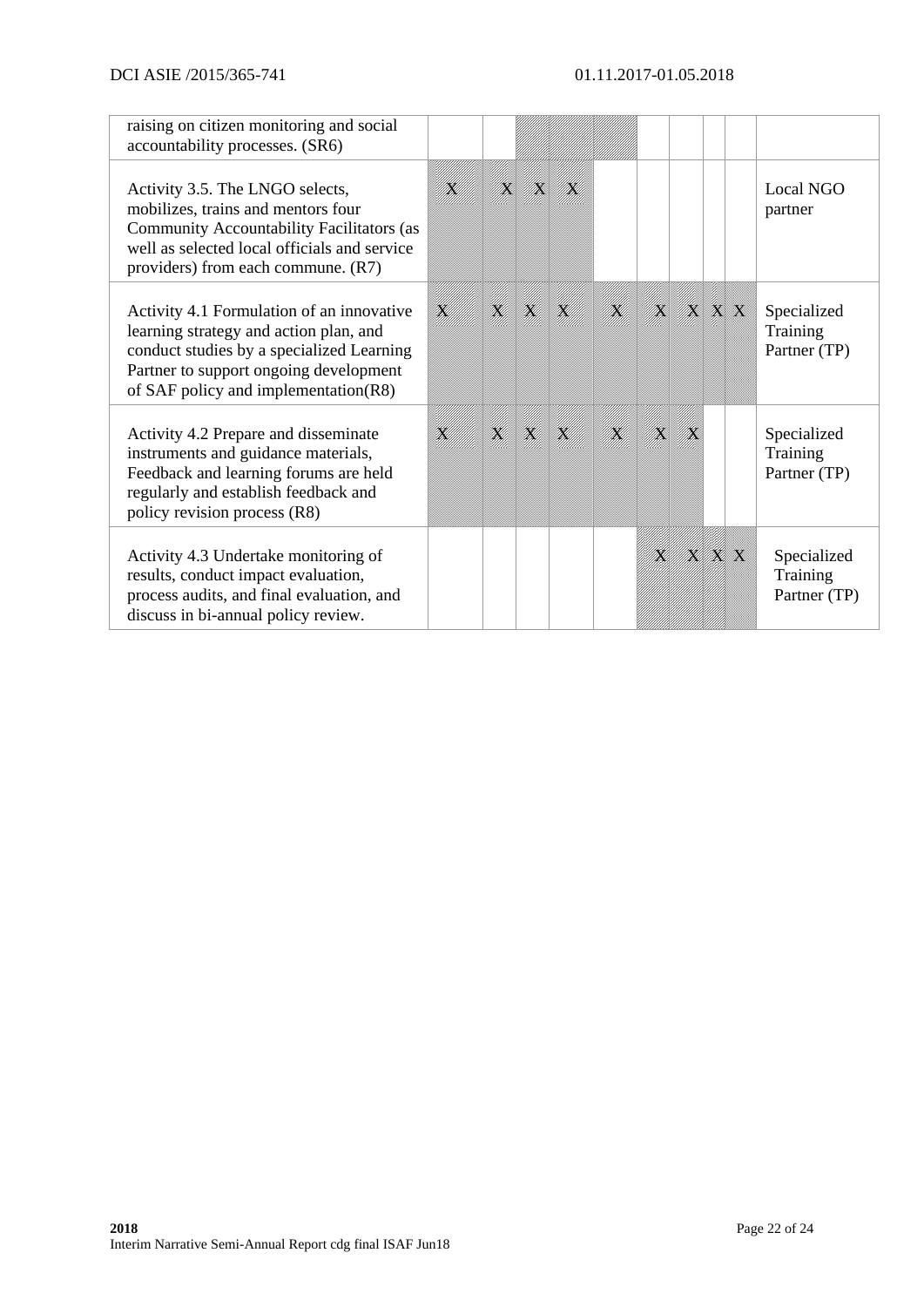## **3. Beneficiaries/affiliated entities and other Cooperation**

3.1. How do you assess the relationship between the Beneficiaries/affiliated entities of this grant contract (i.e. those having signed the mandate for the Coordinator or the affiliated entity statement)? Please provide specific information for each Beneficiary/affiliated entity.

All project partners who signed the Partnership agreement with CARE for the implementation of the Action were dedicated, industrious and creative during this reporting period. CARE provides overall planning / coordination of project activities, and leads a number of critical functions such as community mobilization, organization of grant competition, provision of organizational support to cooperatives, procurement / transfer of grant assets to the co-operators, and support for stakeholder relations.

3.2. How would you assess the relationship between your organisation and State authorities in the Action countries? How has this relationship affected the Action?

During the previous reporting period, the implementing and development partners signed separate MOUs with the Ministry of Interior's NCDDS. This activity was the result of a long negotiation process that lasted from May 2015 until the 9 March 2016. An official launching campaign to announce this agreement took place on the 5 December 2016. The project implementation strongly depended on level of cooperation with government actors.

During this reporting period, CARE was elected as official member of Partnership Steering Committee (PSC). In the first quarter 2018, CARE participated in PSC quarterly meetings and joined in a PSC study tour in Prey Peng province. Lastly, a district level meeting with government officials in Kampot province was conducted in April 2018.

- 3.3. Where applicable, describe your relationship with any other organisations involved in implementing the Action:
	- Associate(s) (if any)
	- Contractor(s) (if any)
	- Final Beneficiaries and Target groups
	- Other third parties involved (including other donors, other government agencies or local government units, NGOs, etc.)

The World Bank funded World Vision International and Save the Children, RACHA funded by USAID, and CARE have developed an excellent and trusted partnership over the last year. CARE has been involved in social accountability activities for several years, actively implementing the Community Score Card (developed by CARE International) in a Global Fund-supported Health Strengthening Program in three of the four I-SAF provinces until 2015. Prior to this EU-supported action CARE had joined these Implementing Partners meetings to keep abreast of the developments. CARE was elected as official member of the Partnership Steering Committee in 2017 and actively engaged in policy review and coordination ISAF at national and sub-national level. The original governance arrangements included a technical working group for all the Implementing Partners, but it was cancelled by the Ministry of Interior. There are two disadvantages to this decision: the Partnership Steering Committee needs to deal with too many technical issues, as demonstrated in the last PSC on 19 February 2016. Decisions need to be postponed until the next quarterly meeting of the PSC which delays the progress of the I-SAF. An ad-hoc technical working group consisting of the I-SAF Demand Side Coordinator and members of the NGO representatives of the PSC frequently meets with the NCDDS to compensate for this construct. The frequent meetings of the main Implementing Partners have contributed to an excellent cooperation and trusted partnerships.

3.4. Where applicable, outline any links and synergies you have developed with other actions.